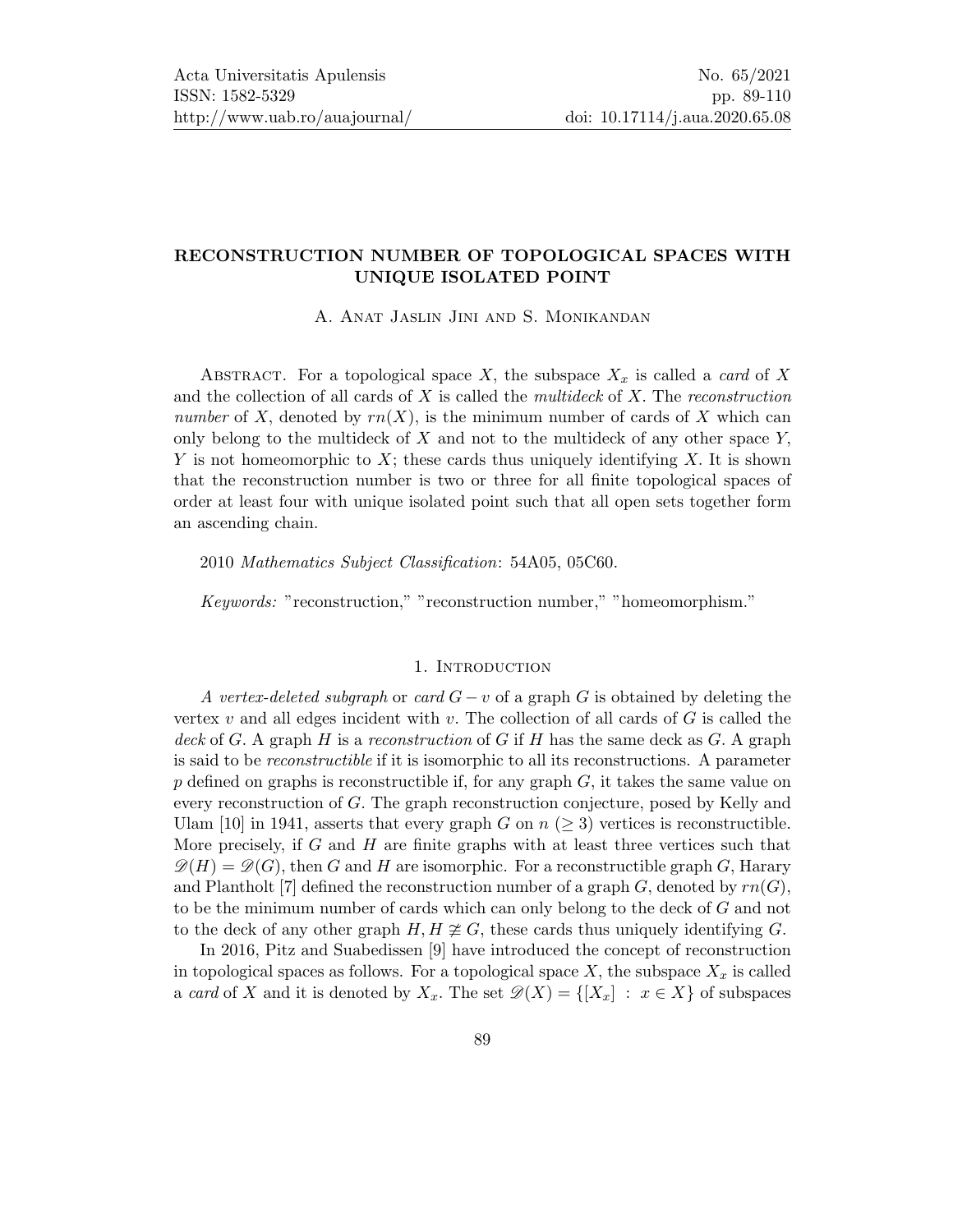of X is called the deck of X, where  $[X_x]$  denotes the homeomorphism class of the card  $X_x$ . Given topological spaces X and Z, we say that Z is a reconstruction of X if their decks agree. A topological space X is said to be *reconstructible* if the only reconstructions of it are the spaces homeomorphic to  $X$ . Formally, a space  $X$ is reconstructible if  $\mathcal{D}(X) = \mathcal{D}(Z)$  implies  $X \cong Z$  and a property  $\mathcal P$  of topological spaces is reconstructible if  $\mathcal{D}(X) = \mathcal{D}(Z)$  implies "X has  $\mathcal P$  if and only if Z has  $\mathscr{P}'$  .

By order of a set, we mean the number of elements in the set. By size of a space, we mean the number of open sets in the space. Terms not defined here are taken as in [\[4\]](#page-21-4). A topological space X is said to have an *ascending chain* if all the open sets of X together form an ascending chain, or in other words, any two open sets in  $X$  are comparable. Gartside et al  $[5, 6, 9]$  $[5, 6, 9]$  $[5, 6, 9]$  have proved that the space of real numbers, the space of rational numbers, the space of irrational numbers, every compact Hausdroff space that has a card with a maximal finite compactification, and every Hausdroff continuum X with weight  $\omega(X) < |X|$  are reconstructible. In their papers, they also proved certain properties of a space, namely all hereditary separation axioms and all cardinal invariants are reconstructible. Manvel et al [\[8\]](#page-21-7) have done similar work in 1991 itself and they have reconstructed all finite sequences from their subsequences. Recently, Jini and Monikandan [\[2,](#page-20-0) [3\]](#page-21-8) have proved that all finite topological spaces are reconstructible.

The multideck of a topological space X is the multiset  $\mathscr{D}'(X) = \{X_x : x \in X\}.$ In other words, the mutlideck not only knows which card occur, but also how often they occur. A space X is said to be *weakly reconstructible* if it is reconstructible from the multideck of  $X$ . Here we study the parameter, that is, the reconstruction number of topological spaces. Jini and Monikandan [\[1\]](#page-20-1) have shown that all finite topological spaces are weakly reconstructible. For a weakly reconstructible space  $X$ , the reconstruction number of X, denoted by  $rn(X)$ , is defined to be the minimum number of cards which can only belong to the multideck of  $X$  and not to the multideck of any other space  $Y, Y$  is not homeomorphic to  $X$ ; these cards thus uniquely identifying  $X$ . In this paper, it is proved that the reconstruction number of all finite topological spaces of order at least four with ascending chain and unique isolated point is two or three.

An extension of a card  $(X_x, \tau_{X_x})$  is a space  $(Y, \tau_Y)$   $Y = (X - \{x\}) \cup \{y\}$ , where y is an element not in  $X - \{x\}$ , and each U in  $\tau_Y$  is either in  $\tau_{X_x}$  or  $U = V \cup \{y\}$  for some  $V \in \tau_{X_x}$ . The collection of all extensions of a card  $X_x$  is denoted by  $\mathscr{E}(X_x)$ . For a space X, to prove  $rn(X) = k$ , we proceed as follows.

(i) First show, for any  $k-1$  cards in the multideck of X, that there exist two nonhomeomorphic spaces whose decks contain all these  $k - 1$  cards (therefore  $rn(X) \geq k$ ).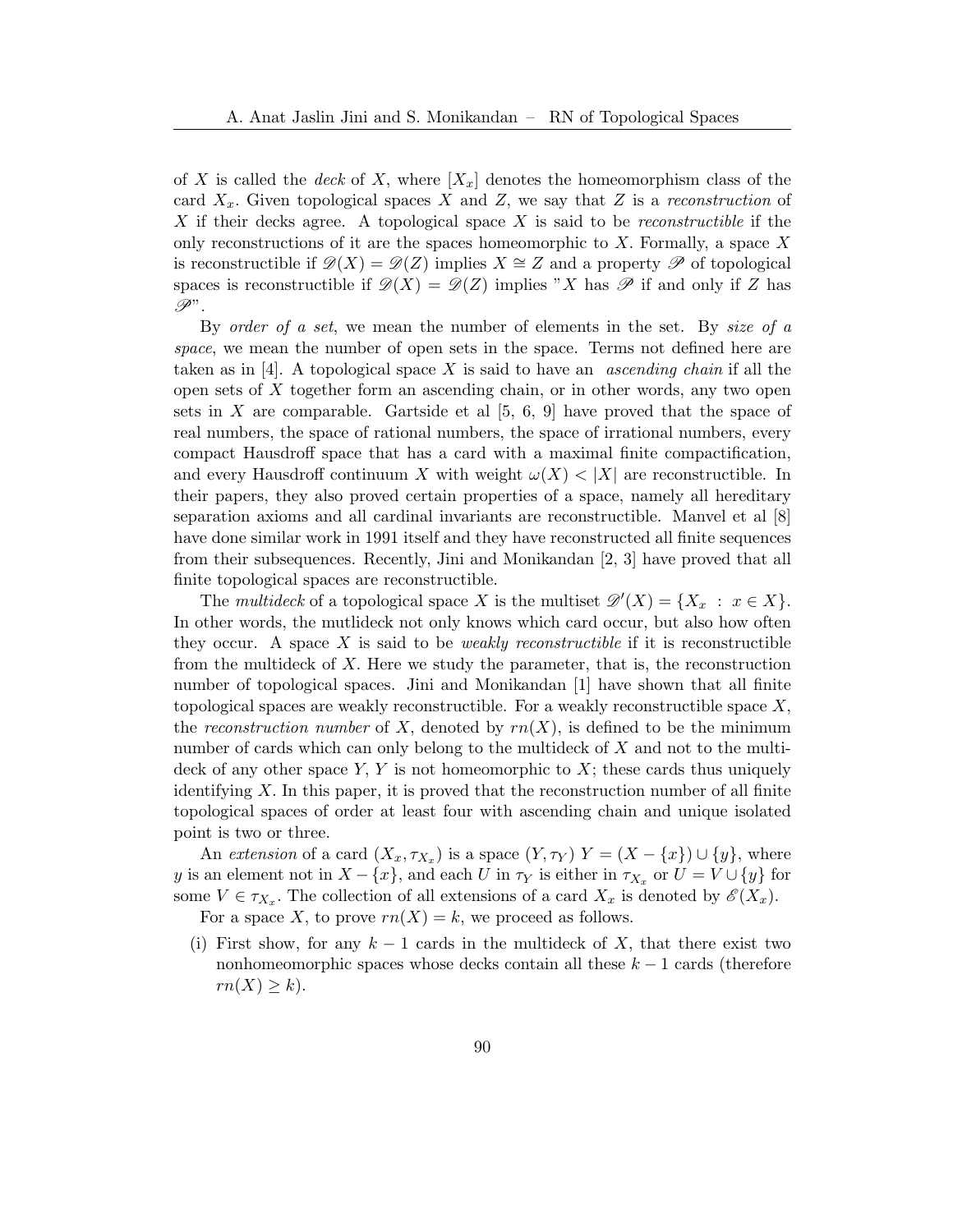- (ii) Next, we consider specific  $k$  cards of  $X$ .
- (iii) Finally, show that every extension of at least one of these  $k$  cards is either homeomorphic to X or does not have all the other  $k-1$  cards in its multideck (therefore  $rn(X) \leq k$ ).

The next lemma asserts that no space can be determined (upto homeomorphism) from just one card  $X - \{x\}.$ 

<span id="page-2-0"></span>**Lemma 1.** For any topological space  $X, rn(X) \geq 2$ .

*Proof.* It suffices to show that only one card of X alone can not identify the topology on X uniquely (upto homeomorphism). In other words, it is enough to show that two non-homeomorphic spaces can be formed from any card of X. Consider any card  $X_x$ and the two collections  $\tau_1 = \tau_{X_x} \cup \{X\}$  and  $\tau_2 = \{U : U \in \tau_{X_x}\} \cup \{U \cup \{x\} : U \in$  $\tau_{X_x}$ . Clearly, the two spaces  $(X, \tau_1)$  and  $(X, \tau_2)$  are nonhomeomorphic, but they have  $X_x$  as its common card. Therefore,  $rn(X) \geq 2$ .

### 2. Topological spaces with ascending chain

By X, where  $X = \{x_1, x_2, \ldots, x_n\}$ , we mean a finite topological space of order  $n(\geq 4)$  with ascending chain and unique isolated point, say  $x_1$ . By an *m-open set*, we mean an open set of order m. By  $U_j$ , we mean the open set of order j in X.

<span id="page-2-1"></span>**Lemma 2.** Let  $X$  be a finite space with acending chain and unique isolated point. Then  $X$  has an ascending chain if at least three cards of  $X$  have ascending chains.

*Proof.* It suffices to show that if X does not have an ascending chain, then at most two cards of X have ascending chains. If X does not have an ascending chain, then there exist two open sets A and B such that none of them is contained in the other. Hence both  $A$  and  $B$  are non-empty and not equal to  $X$ . We proceed further by two cases.

Case 1. A or B is just the set  $\{x_1\}$ .

Since  $A$  and  $B$  are not comparable, it follows from the assumption in Case 1 that  $A \cap B = \phi$ . Now, the open sets of X must be of the form  $\phi$ ,  $\{x_1\}$ ,  $U_1, \ldots, U_r$ ,  $B$ ,  $B \cup$  ${x_1}, {V_1}, \ldots, {V_s}, X$  for some  $r \geq 1$  and  $s \geq 1$ . Suppose that  $U_1 = B \subset B \cup \{x_1\} \subset$  $V_1 \subset \ldots \subset V_s \subset X$ . Then the card  $X_{x_1}$  alone has an ascending chain. Otherwise,  $U_1 \neq B$  and hence no card of X has an ascending chain. Thus, in this case, at most one card of X can have an ascending chain.

Case 2. Both A and B are not equal to  $\{x_1\}$ .

Now  $|A| \geq 2$  and  $|B| \geq 2$ . If  $A \cap B = \phi$ , then no card of X has an ascending chain. So, assume that  $A \cap B \neq \emptyset$ . We have two subcases as below.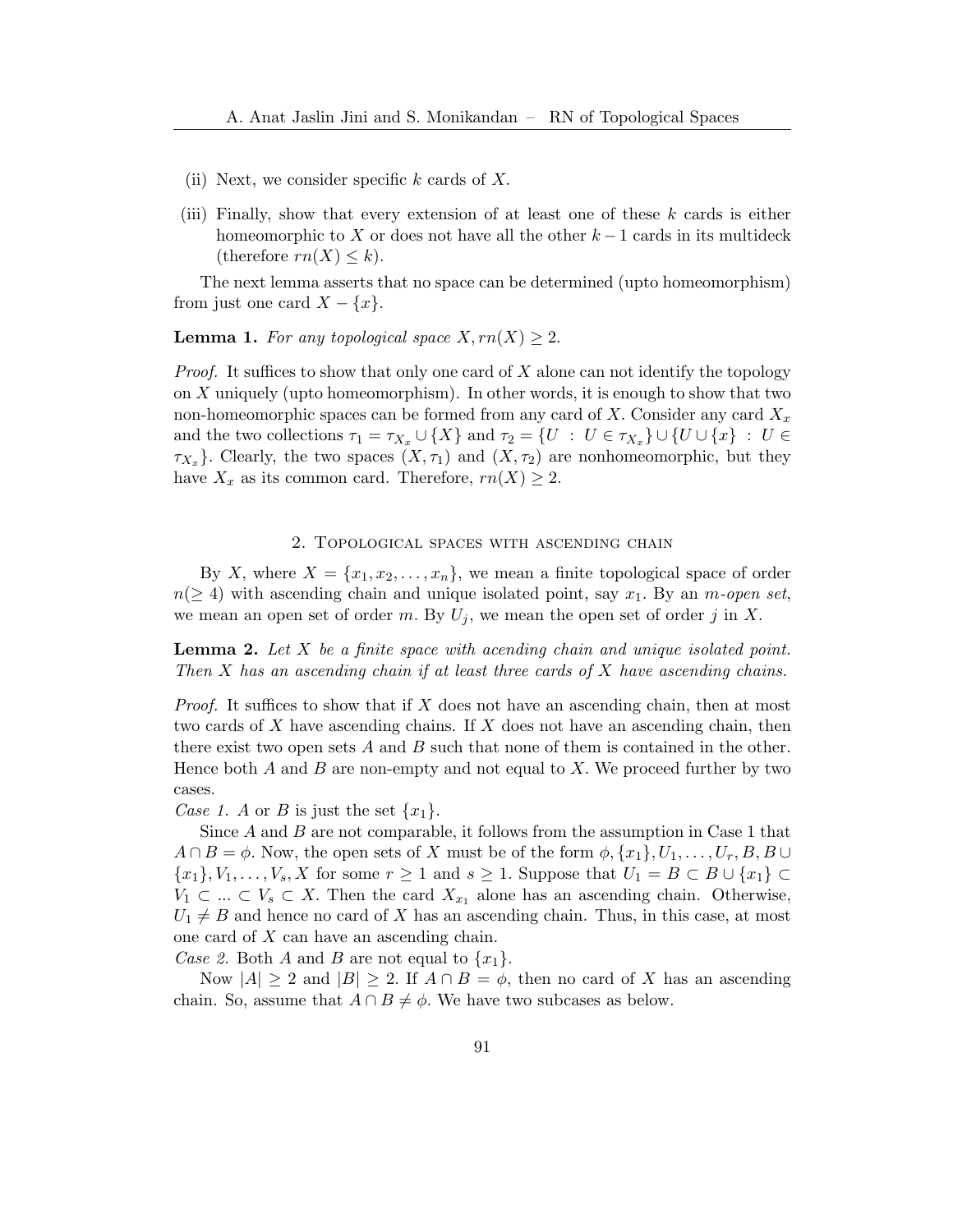Case 2.1.  $A \cap B = U ≠ \{x_1\}.$ 

Assume that  $x_1 \in U$  and that  $x_1$  lies in all the open sets in X (as otherewise no card of  $X$  has an ascending chain). Then all the open sets of  $X$  are of the form  $\phi$ ,  $\{x_1\}$ ,  $U_1, \ldots, U_r$ ,  $A, B, V_1, \ldots, V_s$ ,  $X$ . If  $U_i \subseteq U_{i+1}$  and  $V_j \subseteq V_{j+1}$  for all  $i, j$ ,  $A \cap B = U_i, |A| = |B| = |U_i| + 1$  and  $A \cup B = V_1$ , then the two cards  $X_{x_r}$  and  $X_{x_s}$ , where  $x_r \in A - U_i$  and  $x_s \in B - U_i$ , alone have an ascending chain. If  $U_i \subseteq U_{i+1}$ and  $V_j \subseteq V_{j+1}$  for all  $i, j, A \cap B = U_i$ , and  $|A| > |U_i| + 1$  or  $|B| > |U_i| + 1$ , then no card has an ascending chain. Finally, if  $\{U_1, U_2, \ldots, U_r\}$  or  $\{V_1, V_2, \ldots, V_s\}$  does not form an ascending chain, then none of the cards has an ascending chain. Thus, in this case, at most two cards of X have an ascending chain. Case 2.2.  $A \cap B = \{x_1\}.$ 

Now we can assume that  $x_1$  belongs to all the open sets in X (as otherwise no card of X has an ascending chain). Then all the open sets of X are of the form  $\phi$ ,  $\{x_1\}$ ,  $U_1, \ldots, U_r$ ,  $A, B, V_1, \ldots, V_s$ ,  $X$ . If  $A = U_1$ ,  $|A| = 2$ ,  $|B| \geq 3$  and  $V_i \subseteq V_{i+1}$ for all j, then the card  $X_{x_r}$ , where  $x_r \in A - \{x_1\}$ , alone has an ascending chain. If  $A = U_1, |A| \geq 3, |B| \geq 3$ , and  $V_j \subseteq V_{j+1}$  for all j, then no card has an ascending chain. Also, if  $\{U_1, U_2, \ldots, U_r\}$  or  $\{V_1, V_2, \ldots, V_s\}$  does not form an ascending chain, then none of the cards has an ascending chain. Finally, if  $A \neq U_1$ , then no card has an ascending chain. Thus, in this case, at most one card of X has an ascending chain.

#### <span id="page-3-1"></span>**Lemma 3.**  $([2])$  $([2])$  $([2])$

Let  $X$  be a finite topological space with ascending chain. Then  $X$  has an i-open set for each i,  $i = 1, 2, ..., n$  if and only if the multideck of X contains exactly one card which has an ascending chain and it has an j-open set for each j,  $j = 1, 2, \ldots, n-1$ .

#### <span id="page-3-0"></span>Lemma 4.  $([2])$  $([2])$  $([2])$

Let  $X$  be a finite topological space of size  $m$  with unique isolated point. Then  $X$ has an ascending chain and X has no open set of order i for some i,  $2 \le i \le m-1$ if and only if the multideck of X contains at least two cards and each card has an ascending chain.

<span id="page-3-2"></span>**Lemma 5.** Let  $X$  be a finite topological space of size  $m$  with ascending chain and unique isolated point. Then X has no k-open set for a unique  $k, k \in \{2, 3, \ldots, n-1\}$ if and only if the multideck has only three mutually nonhomeomorphic cards of size  $m-1, m-1$  and m respectively such that one card has no k-open set, one card has no  $(k-1)$ -open set and the other card has a j-open set for each j,  $1 \le j \le n-1$ .

*Proof.* By assumption, let  $\tau_X = \{\phi, U_1, U_2, \ldots, U_{k-1}, U_{k+1}, U_{k+2}, \ldots, U_n\}$ . Then clearly, the cards  $X_{x_r}$ ,  $x_r \in U_n - U_{k+1}$  does not have the k-open set and  $|\tau_{X_{x_r}}| =$  $m-1$ , the cards  $X_{x_s}$ ,  $x_s \in U_{k-1}$  does not have the  $(k-1)$ -open set and  $|\tau_{X_{x_s}}| = m-1$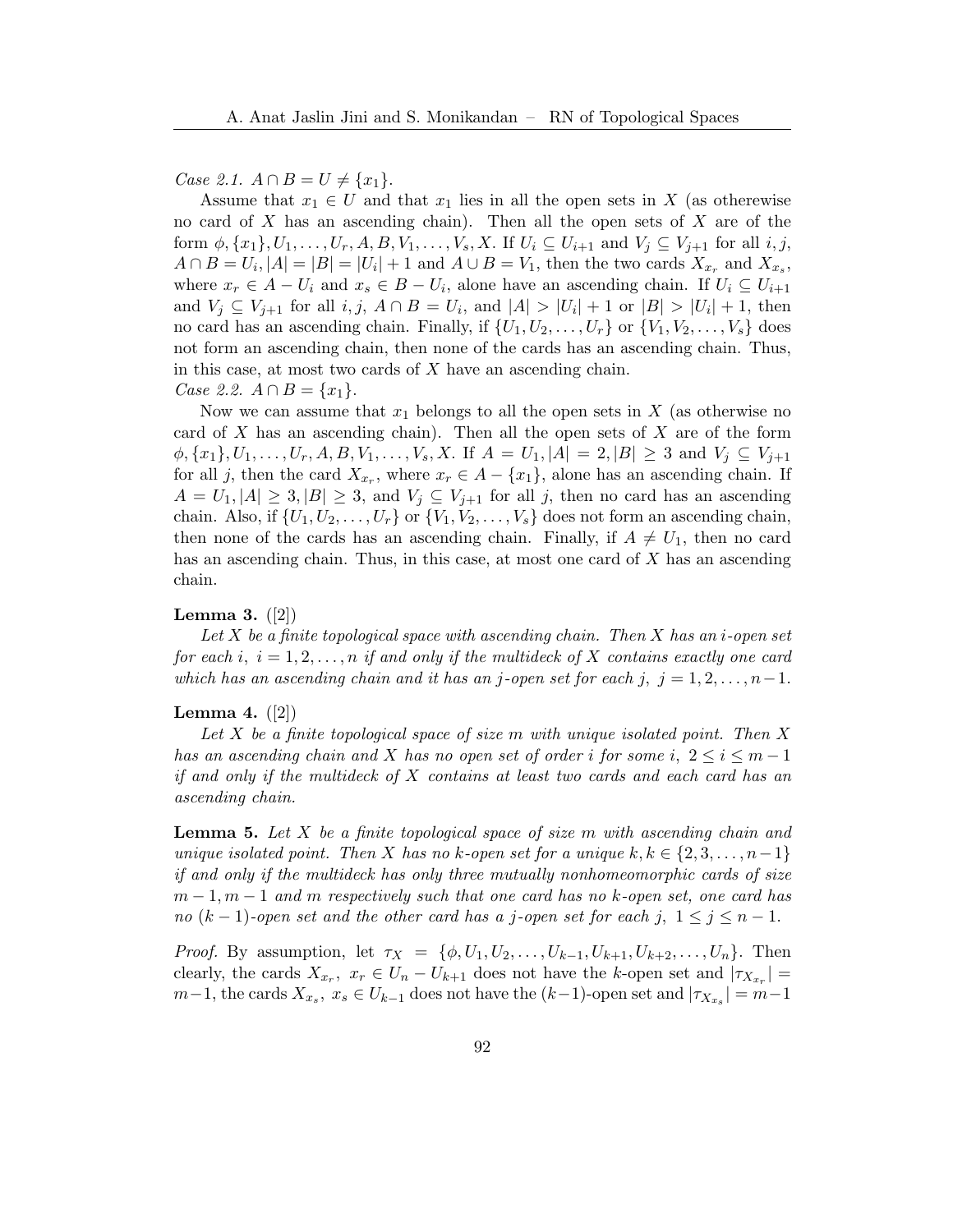and the cards  $X_{X_{x_t}}, x_t \in U_{k+1} - U_{k-1}$ , has the j-open set for each j,  $1 \leq j \leq n-1$ and  $|\tau_{X_{x_t}}| = m$ . To prove the sufficiency, assume to the contrary, that  $\tau_X$  was not equal to the given form. If X would have an *i*-open set for every  $i, i \in \{1, 2, ..., n\}$ , then by Lemma [4,](#page-3-0) any two cards would be homeomorphic, giving a contradiction. Therefore, X has no *i*-open sets for at least two distinct  $i's$ ,  $2 \le i \le n-1$ . Then

$$
\tau_X = \{\phi, U_1, U_2, \dots, U_{k-1}, U_{k+t}, \dots, U_{l-1}, U_{l+s}, \dots, X\}, \ t, s \ge 1.
$$

Consequently, the card  $X_{x_e}$ , where  $x_e \in X - U_{l+s}$ , has no open sets of order  $k +$  $t-1, l+s-1$ ; the card  $X_{x_f}$ , where  $x_f \in U_{l+s}-U_{l-1}$  contains no open set of order  $k+t-1$ ; the card  $X_{x_g}$ , where  $x_g \in U_{l-1} - U_{k+t}$  has no open set of order  $k+t-1$ ; the card  $X_{x_h}$ , where  $x_h \in U_{k+t} - U_{k-1}$  contains no open set of order  $l-1$ ; the card  $X_{x_k}$ , where  $x_k \in U_{k-1}$  has no open sets of order  $k-2$  or  $l-2$ . In other words, the multideck of X would not contain a card having a j-open set for each j,  $1 \le j \le n-1$ , giving a contradiction to the hypothesis.

**Corollary 6.** Let X be a finite topological space of size  $m$  with ascending chain and unique isolated point. If  $X$  has no *i*-open sets for at least two distinct i's,  $2 \leq i \leq n-1$  if and only if each card of X has no *i*-open set for at least one *i* and the multideck has at least two nonhomeomorphic cards each of size m and  $m-1$ .

**Theorem 7.** Let  $X$  be a finite topological with ascending chain and unique isolated point. If X has an *i*-open set for every *i*,  $i = 1, 2, ..., n$ , then  $rn(X) = 3$ .

*Proof.* By Lemma [1,](#page-2-0) we have  $rn(X) \geq 2$ . First we prove that  $rn(X) > 2$ . It suffices to prove that any two cards of  $X$  can not determine the topology of  $X$  uniquely (upto homeomorphism). That is, to prove, for any two cards of  $X$ , there exist two nonhomeomorphic spaces whose decks contain both the cards. By Lemma [3,](#page-3-1) we have any two cards in the multideck are homeomorphic. Let  $X_{x_r}$  and  $X_{x_s}$  be any two cards of X, where

$$
\tau_{X_{x_r}} = \{U_1, U_2, \ldots, U_{n-1}\}.
$$

Consider  $\mathscr{E}(X_{x_r})$ . Since each of these open sets in  $X_{x_r}$  has only two possibilities in the extension, at most 2n open sets can be formed in the extension, where  $n = |\tau_{X_{x_r}}|$ . Hence the possible sizes of the extensions of the card  $X_{x_r}$  are  $n, n+1, \ldots, 2n$ . Therefore,  $\mathscr{E}(X_{x_r}) = \{H_1, H_2, \ldots, H_p\}$ , where  $p \geq 2$  and for  $q = 1, 2, \ldots, p$ , the size of  $H_q$  is  $n, n+1, \ldots, 2n$ , where  $n = |\tau_{X_{x_r}}|$ . Note that, there are more than one extensions of size  $n, n+1, \ldots, 2n-1$  and the open sets in extensions of size  $n$  and  $n + 1$  are in the ascending chain and for the extensions of size greater than  $n + 1$ , the open sets does not in the ascending chain. So we denote the extensions of size  $n, n+1, ..., 2n-1$  by  $H_{1(p)}, H_{2(p)}, ..., H_{n-1(p)}, H_{n(p)}$  where  $p \ge 2$  and the extension of size 2n by  $H_{n+1}$ . Therefore, we rewrite the collection  $\mathscr{E}(X_{x_r})$  as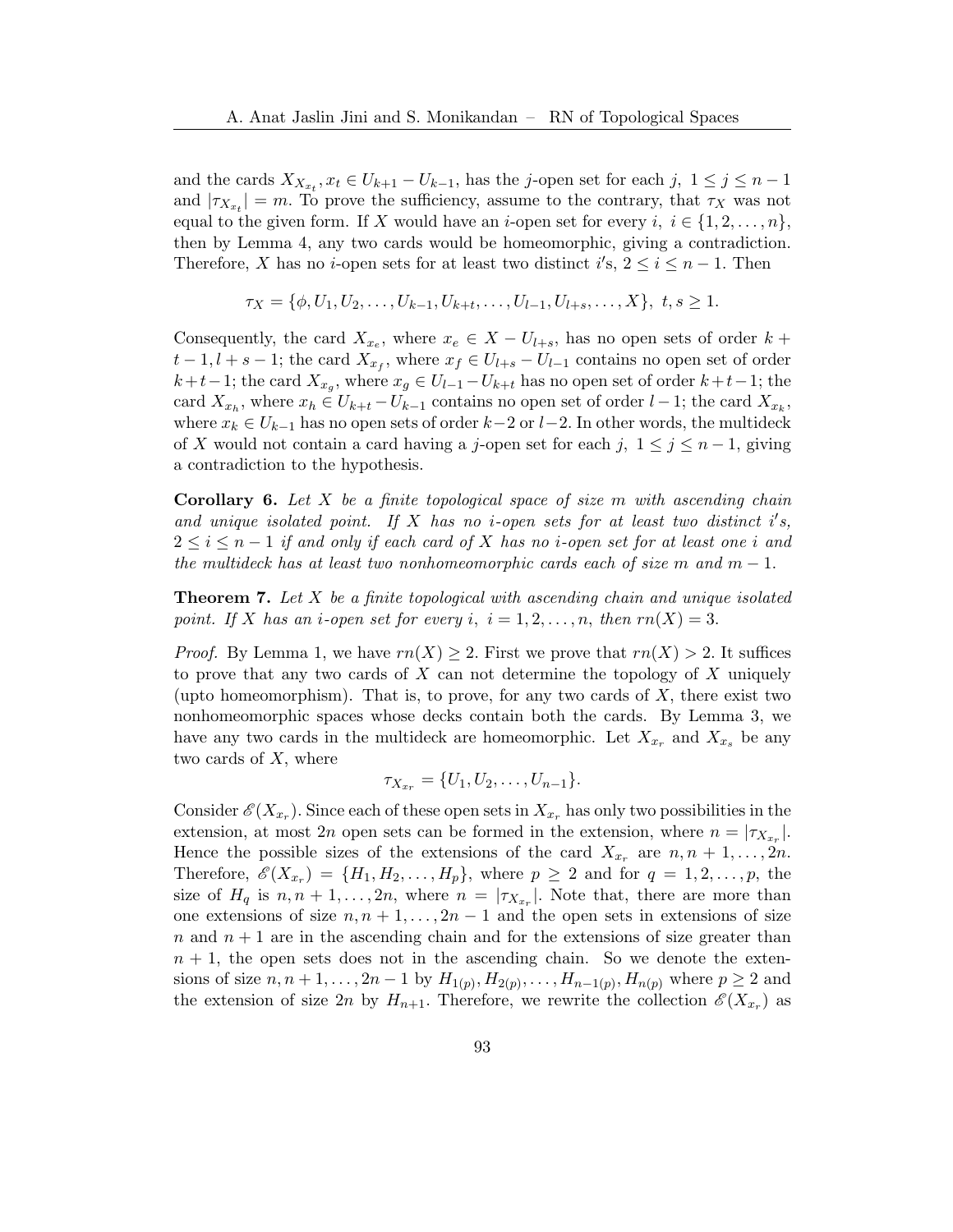$\mathscr{E}(X_{x_r}) = \{H_{1(p)}, H_{2(p)}, \ldots, H_{n-1(p)}, H_{n(p)}, H_{n+1}\}, p \ge 2$ . Consider the extensions, say  $H_{1(r)}$ ,  $H_{2(r)}$  of size n and  $n+1$  respectively, where

$$
\tau_{H_{1(r)}} = \{ \phi, U_1, U_2, \dots, U_{r-1}, U_r \cup \{x_r\}, U_{r+1} \cup \{x_r\}, \dots, U_{n-1} \cup \{x_r\} \}
$$

and

$$
\tau_{H_{2(r)}} = \{\phi, U_1, U_2, \ldots, U_{r-1}, U_r, U_r \cup \{x_r\}, U_{r+1} \cup \{x_r\}, \ldots, U_{n-1} \cup \{x_r\}\}.
$$

In extension  $H_{1(r)}$ , the two cards namely,  $x_r, x_e$ , where  $x_e \in U_r - U_{r-1}$  has j-open set for each j,  $j = 1, 2, ..., n-1$  and in extension  $H_{2(r)}$ , by Lemma [3,](#page-3-1) it has the two cards  $X_{x_r}, X_{x_s}$ . Thus the extensions  $H_{1(r)}, H_{2(r)}$  have both the cards  $X_{x_r}, X_{x_s}$ in their decks and thus  $rn(X) > 2$ .

We now show that  $rn(X) \leq 3$ . That is, to prove, there exist three cards of X such that every extension of at least one of the three cards is either homeomorphic to X or does not have the other two cards together in its multideck. Consider arbitrary three cards  $X_{x_r}, X_{x_s}$  and  $X_{x_t}$  and  $\mathscr{E}(X_{x_r})$ . The extension, say  $H_{2(r)}$  of size  $n + 1$  is clearly homeomorphic to X. Consider the extensions of size n. By Lemma [5,](#page-3-2) only two cards has j-open set for each j,  $j \in \{1, 2, \ldots, n-1\}$  and hence one of the two cards  $X_{x_s}, X_{x_t}$  does not belong to its multideck. Since all extensions of size  $n+1$  are homeomorphic, consider the extensions of size greater than  $n+1$ . Since these extensions does not have the ascending chain form, by Lemma [2,](#page-2-1) at most two cards can have the ascending chain and hence one of the two cards  $X_{x_s}, X_{x_t}$  does not belong to its multideck. Hence the only extension consisting all the above three cards is  $H_{2(r)}$ . Therefore every extension in  $\mathscr{E}(X_{x_r})$  other than  $H_{2(r)}$  does not have the other two cards in its multideck. Hence  $rn(X) \leq 3$ , which completes the proof.

<span id="page-5-0"></span>**Theorem 8.** Let  $X$  be a finite topological space of size m with ascending chain and unique isolated point. If X has no k-open set for a unique k,  $2 \leq k \leq n-1$ , then  $rn(X) = 3.$ 

*Proof.* By view of Lemma [5,](#page-3-2) we can assume that the multideck of  $X$  has three nonhomeomorphic cards, say  $X_{x_r}, X_{x_s}, X_{x_t}$  of size  $m-1$ ,  $m-1$ , or m such that  $X_{x_{x_r}}$  does not have an k-open set,  $X_{x_s}$  does not have an  $(k-1)$ -open set and  $X_{x_t}$ has an j-open set for each j,  $1 \leq j \leq n-1$ , where

$$
\tau_{X_{x_r}} = \{ \phi, U_1, U_2, \dots, U_{k-1}, U_{k+1}, U_{k+2}, \dots, X_{x_r} \}
$$

$$
\tau_{X_{x_s}} = \{ \phi, U_1, U_2, \dots, U_{k-2}, U_k, U_{k+1}, \dots, X_{x_s} \} \text{ and }
$$

$$
\tau_{X_{x_t}} = \{ \phi, U_1, U_2, \dots, U_{k-1}, U_k, U_{k+1}, \dots, X_{x_t} \}.
$$

Six cases arise as shown below.

Case 1. The two cards are  $X_{x_r}$  and  $X_{x_t}$ .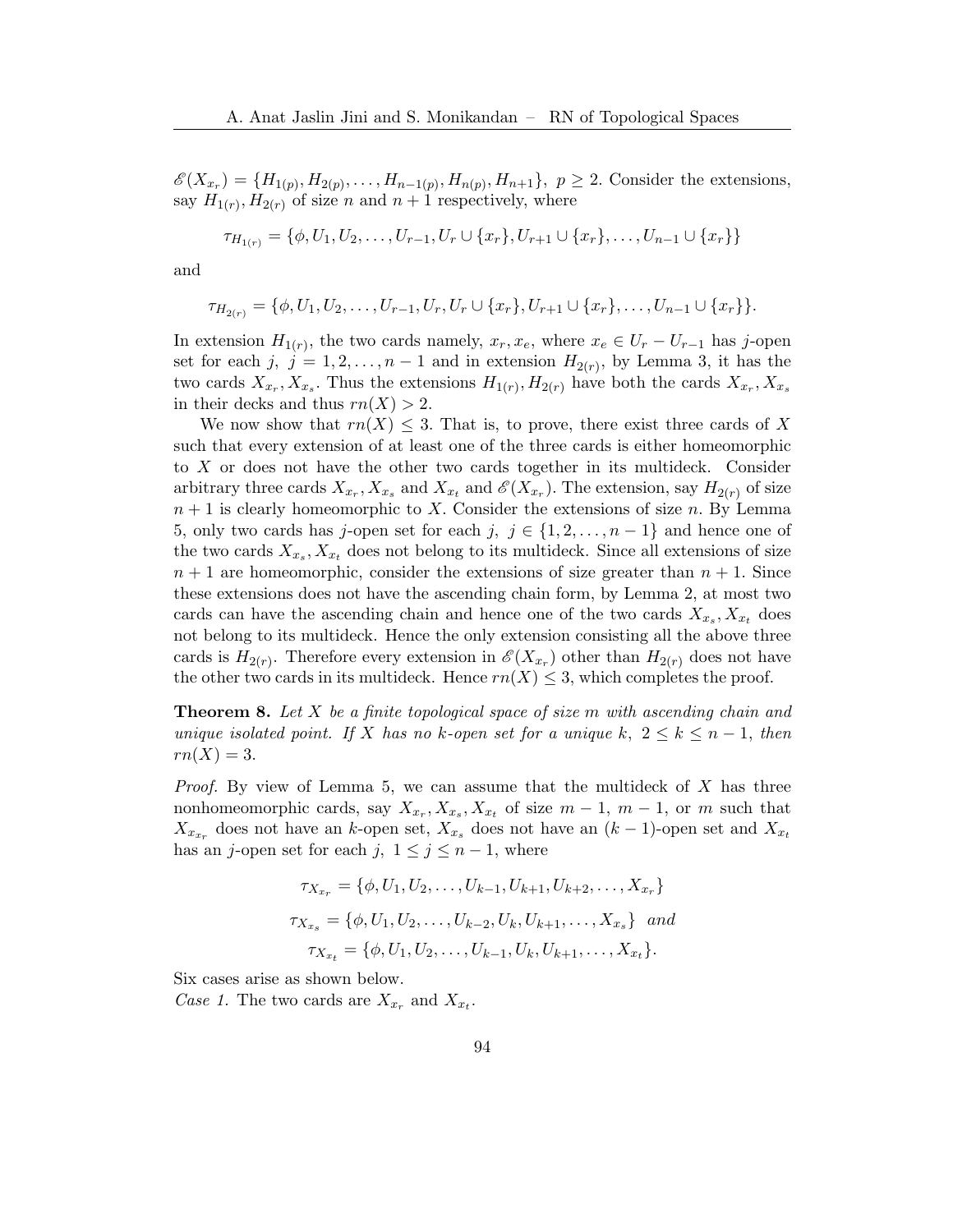Clearly  $\mathscr{E}(X_{x_t}) = \{H_{1(p)}, H_{2(p)}, \ldots, H_{m-1(p)}, H_{m(p)}, H_{m+1}\}\$ , where  $p \geq 2$ . Consider the extensions  $H_{1(k)}, H_{1(k+1)}$  of size m, where

$$
\tau_{H_{1(k)}} = \{\phi, U_1, U_2, \dots, U_{k-1}, U_k \cup \{x_t\}, U_{k+1} \cup \{x_t\}, \dots, X_{x_t} \cup \{x_t\}\},\
$$

$$
\tau_{H_{1(k+1)}} = \{ \phi, U_1, U_2, \dots, U_{k-1}, U_k, U_{k+1} \cup \{x_t\}, U_{k+2} \cup \{x_t\}, \dots, X_{x_t} \cup \{x_t\} \}.
$$

By Lemma [5,](#page-3-2) the decks of these extensions contain both the cards  $X_{x_r}$  and  $X_{x_t}$ . Case 2. The two cards are  $X_{x_s}$  and  $X_{x_t}$ .

Now consider  $\mathscr{E}(X_{x_t})$  and the extensions  $H_{1(k)}$ ,  $H_{1(k-1)}$  of size m, where

$$
\tau_{H_{k-1}} = \{\phi, U_1, U_2, \ldots, U_{k-2}, U_{k-1} \cup \{x_t\}, U_k \cup \{x_t\}, \ldots, X_{x_t} \cup \{x_t\} \}.
$$

By Lemma [5,](#page-3-2) the decks of these extensions contain both the cards  $X_{x_r}$  and  $X_{x_t}$ . Case 3. The two cards are  $X_{x_t}$  and  $X_{x_t}$ .

Now consider  $\mathscr{E}(X_{x_t})$  and the extensions  $H_{1(k)}, H_{2(k)}$  of size m and  $m+1$  respectively, where

$$
\tau_{H_{2(k)}} = \{\phi, U_1, U_2, \ldots, U_{k-1}, U_k, U_k \cup \{x_t\}, U_{k+1}, \cup \{x_t\}, \ldots, X_{x_t} \cup \{x_t\}\}.
$$

In the extension  $H_{1(k)}$ , the two cards, namely  $x_{x_t}$ ,  $X_{x_e}$ ,  $x_e \in U_k - U_{k-1}$  have j-open set for each  $j = 1, 2, ..., n - 1$ . By Lemma [3,](#page-3-1) the extension  $H_{2(k)}$  has the two cards  $X_{x_t}$ ,  $X_{x_t}$  in its multideck.

Case 4. The two cards are  $X_{x_r}$  and  $X_{x_s}$ .

Clearly  $\mathscr{E}(X_{x_r}) = \{I_{1(p)}, I_2, \ldots, I_{m-2(p)}, I_{m-1(p)}, I_m\}$ , where  $p \geq 2$ . Consider the extensions  $I_{1(k-1)}, I_{2(k+1)}$ , of size  $m-1, m$  respectively, where

$$
\tau_{I_{1(k-1)}} = \{ \phi, U_1, U_2, \dots, U_{k-2}, U_{k-1} \cup \{x_r\}, U_{k+1} \cup \{x_r\}, \dots, X_{x_r} \cup \{x_r\} \},
$$
  

$$
\tau_{I_{2(k+1)}} = \{ \phi, U_1, U_2, \dots, U_{k-1}, U_{k+1}, U_{k+1} \cup \{x_r\}, U_{k+2} \cup \{x_r\}, \dots, X_{x_r} \cup \{x_r\} \}.
$$

In the extension  $H_{1(k-1)}$ , the two cards, namely  $X_{x_r}, X_{x_e} \ x_e \in U_{k+1} - U_{k-1}$  do not have the k-open set and k – 1-open set, respectively. In the extension  $H_{2(k+1)}$ , the two cards, namely  $X_{x_r}, X_{x_f}, x_f \in U_{k-1}$  do not have the k-open set and  $(k-1)$ -open set, respectively.

Case 5. The two cards are  $X_{x_r}$  and  $X_{x_r}$ .

Now consider  $\mathscr{E}(X_{x_r})$  and the extensions  $I_{1(k+1)}, I_{2(k+1)}$  of size  $m-1, m$  respectively, where

$$
\tau_{I_{1(k+1)}} = \{ \phi, U_1, U_2, \ldots, U_{k-2}, U_{k-1}, U_{k+1} \cup \{x_r\}, U_{k+2} \cup \{x_r\}, \ldots, X_{x_r} \cup \{x_r\} \}.
$$

In the extension  $I_{1(k+1)}$ , the two cards, namely  $X_{x_r}, X_{x_e}, x_e \in U_{k+1} - U_{k-1}$  do not have the k-open set and in the extension  $I_{2(k+1)}$ , the two cards, namely,  $X_{x_r}, X_{x_f}, x_f \in$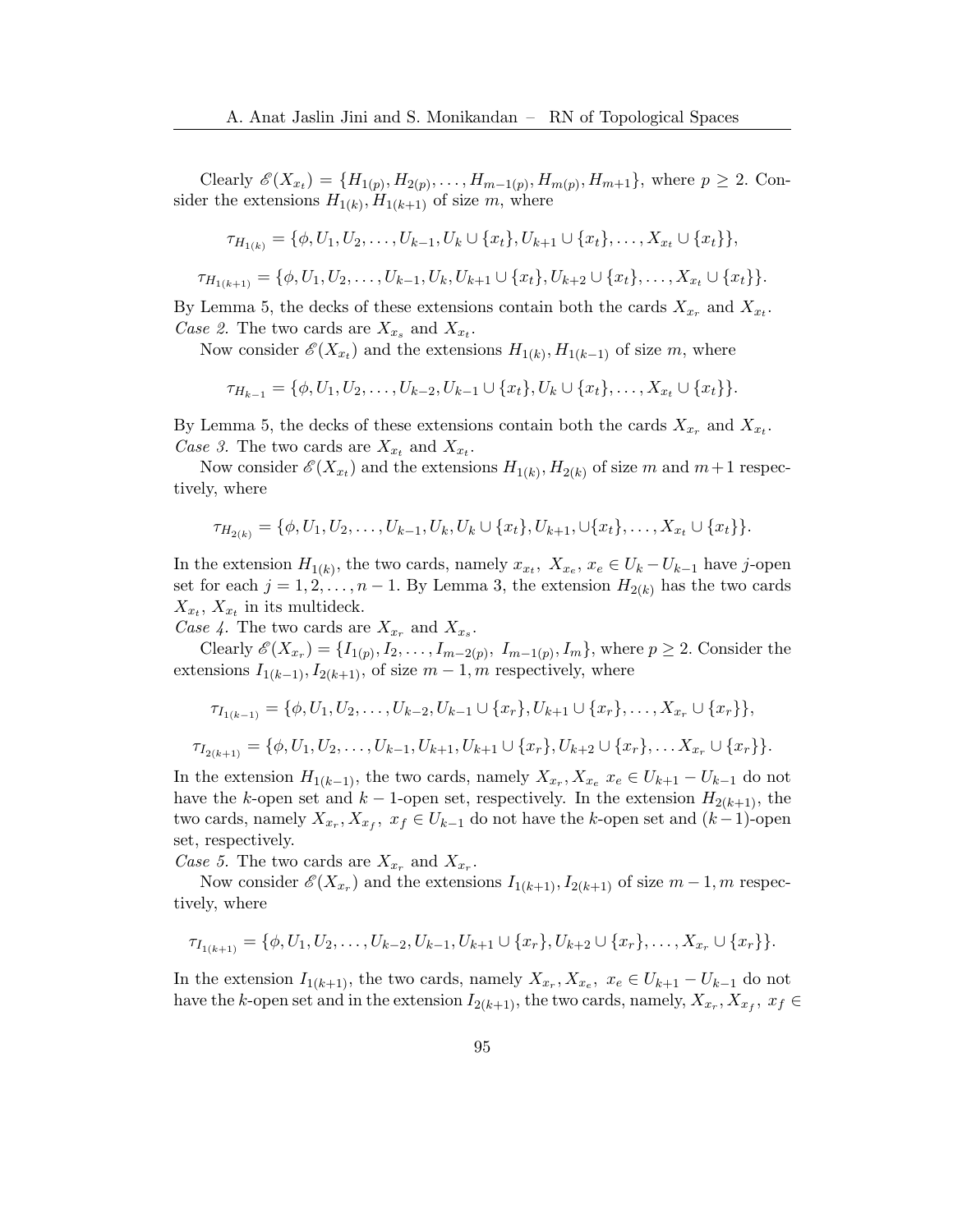$U_{k+2} - U_{k+1}$  do not have the k-open set. Case 6. The two cards are  $X_{x_s}$  and  $X_{x_s}$ .

Clearly  $\mathscr{E}(X_{x_s}) = \{J_{1(p)}, J_{2(p)}, \ldots, J_{m-2(p)}, J_{m-1(p)}, J_m\}$ , where  $p \geq 2$ . Consider the extensions  $J_{1(k)}$ ,  $J_{2(k+1)}$  of size  $m-1$ , m respectively, where

$$
\tau_{J_{1(k)}} = \{U_1, U_2, \dots, U_{k-2}, U_k, U_{k+1} \cup \{x_s\}, U_{k+2} \cup \{x_s\}, \dots, X_{x_s} \cup \{x_s\}\},
$$
  

$$
\tau_{J_{2(k+1)}} = \{\phi, U_1, U_2, \dots, U_{k-3}, U_{k-2}, U_{k-2} \cup \{x_s\}, U_k \cup \{x_s\}, \dots, X_{x_s} \cup \{x_s\}\}.
$$

In the extension  $J_{1(k)}$ , the two cards, namely  $X_{x_s}, X_{x_e}, x_e \in U_{k+1} - U_k$  do not have the  $(k-1)$ -open set and in extension,  $J_{2(k+1)}$ , the two cards, namely,  $X_{x_s}, X_{x_f}, x_f \in$  $U_{k-2}$  do not have the  $(k-1)$ -open set. Thus, in all the six cases, we have proved that  $rn(X) > 2$ .

Now we prove that  $rn(X) \leq 3$ . Consider the three nonhomeomorphic cards  $X_{x_r}, X_{x_s}, X_{x_t}$  and the collection  $\mathscr{E}(X_{x_t})$ . The extension, say  $H_{1(k)}$  of size m is clearly homeomorphic to X. Consider the other extensions  $H_{1(j)}$  of size m, where  $j \neq k$ . By Lemma [5,](#page-3-2) the cards do not have either an l-open set or an  $(l-1)$ -open set,  $l \neq k$ . Hence (at most) one of the two cards  $X_{x_r}, X_{x_s}$  does not belong to its multideck. Next, consider the extensions of size  $m + 1$ . Since these extensions have *i*-open set for each  $i, i \in \{1, 2, ..., n\}$ , by Lemma [3,](#page-3-1) the two cards  $X_{x_r}, X_{x_s}$  do not belong to its multideck. Finally, consider the extensions of size greater than  $m + 1$ . Since these extensions do not have the ascending chain, by Lemma [2,](#page-2-1) these extensions can have at most two cards with ascending chain and hence one of the two cards  $X_{x_r}, X_{x_s}$  does not belong to its multideck. Therefore every extension in  $\mathscr{E}(X_{x_t})$  other than  $H_{1(k)}$  does not have the other two cards in its multideck. Hence  $rn(X) \leq 3$ , which completes the proof.

In Theorem [8,](#page-5-0) the reconstruction number is determined for a space with ascending chain and with out an *i*-open set for a unique i,  $2 \le i \le n-1$ . We shall now determine the reconstruction number for a space with ascending chain and with out *i*-open sets for at least two distinct i's,  $2 \le i \le n-1$ . Let k be the smallest integer and l be an integer such that X has no open sets of order k and l. Then  $1 < k < l < n$ . Then  $\tau_X$  can be equal to one of the following collection.

$$
\{\phi, U_1, U_2, \dots, U_{k-1}, U_{k+t}, \dots, X\}, \quad t \ge 2 \qquad \dots (C1)
$$

$$
\{\phi, U_1, U_2, \dots, U_{k-1}, U_{k+1}, \dots, U_{l-1}, U_{l+t}, \dots, X\}, \ t \ge 1 \text{ and } k+1 \ne l-1 \quad \cdots (C2)
$$

$$
\{\phi, U_1, U_2, \dots, U_{k-1}, U_{k+1} = U_{l-1}, U_{l+t}, \dots, X\}, \ t \ge 1 \qquad \dots (C3)
$$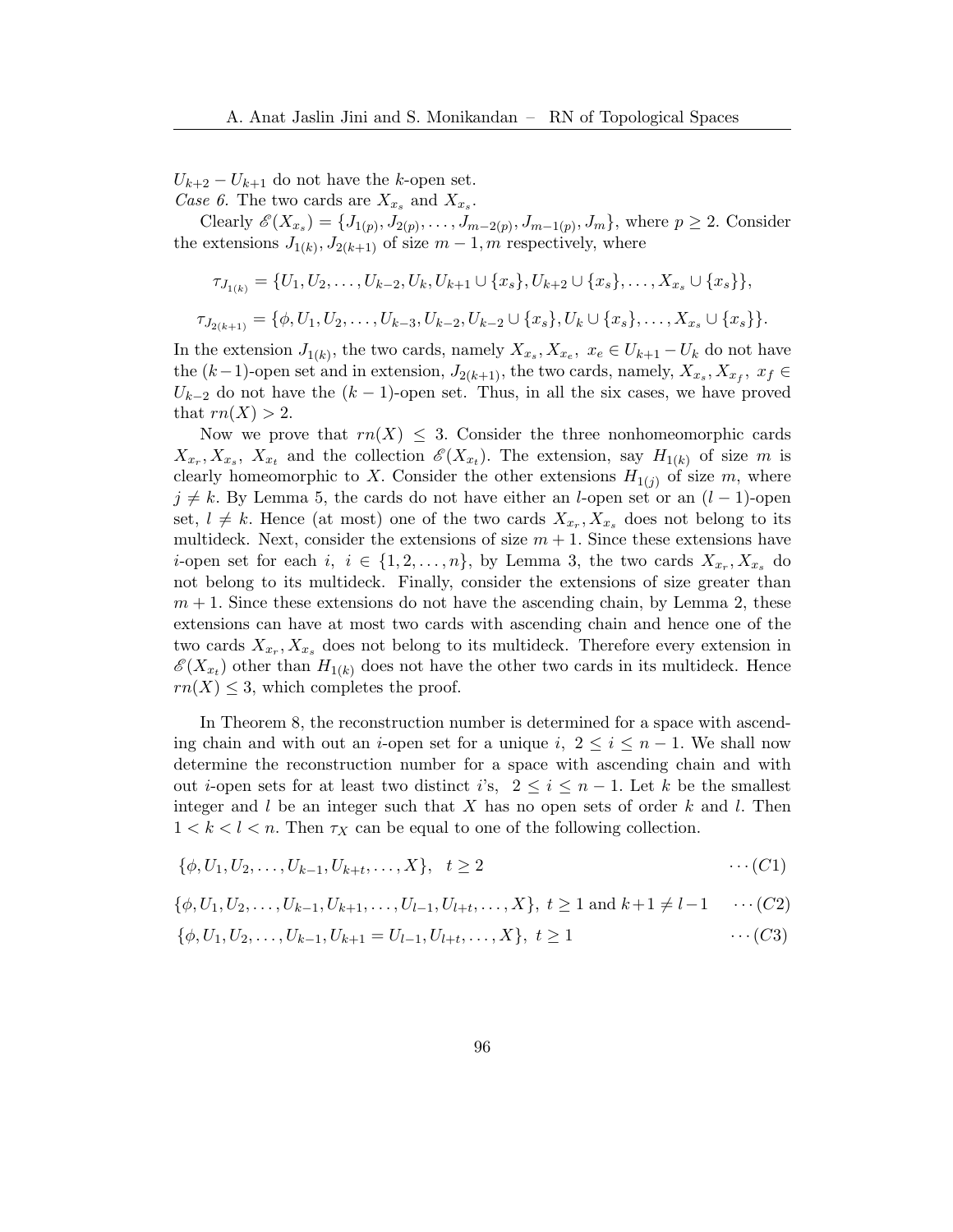**Theorem 9.** Let  $X$  be a finite topological space of size  $m$  with ascending chain and unique isolated point. If X has no *i*-open sets for at least two distinct i's,  $2 \leq i \leq n-1$  and  $\tau_X$  is equal to the collection given in (C1), then  $rn(X) = 2$ .

*Proof.* By Lemma [1,](#page-2-0) we have  $rn(X) \geq 2$ . Choose the two cards  $X_{x_1}, X_{x_r}$ , where  $x_1$ is the isolated point and  $X_{x_r}$  is any card of size m. Since X does not have open sets of order  $k, k+1, \ldots, k+t-1, t \geq 2$ , the card  $X_{x_r}$  has the open set of order  $(k + t - 1)$  or not. Without loss of generality, assume the former case. Since  $X_{x_1}$  is the isolated point deleted card, it must have the  $(k + t - 1)$ -open set. Thus

$$
\tau_{X_{x_1}} = \{ \phi, U_1, U_2, \dots, U_{k-2}, U_{k+t-1}, \dots, X_{x_1} \},
$$
  

$$
\tau_{X_{x_r}} = \{ \phi, U_1, U_2, \dots, U_{k-1}, U_{k+t-1}, \dots, X_{x_r} \}.
$$

Consider  $\mathscr{E}(X_{x_r})$ , where  $\mathscr{E}(X_{x_r}) = \{H_{1(p)}, H_{2(p)}, \ldots, H_{m-1(p)}, H_{m(p)}, H_{m+1}\}, p \geq 2$ . The extension, say  $H_{1(k+t)}$  of size m is clearly homeomorphic to X, where

$$
\tau_{H_{1(k+t)}} = \{\phi, U_1, U_2, \ldots, U_{k-1}, U_{k+t-1} \cup \{x_r\}, \ldots, X_{x_r} \cup \{x_r\}\}.
$$

Consider the other extensions of size m and at first the extensions  $H_{1(c)}$ , where  $c > k + t - 1$  and

$$
\tau_{H_{1(c)}} = \{\phi, U_1, U_2, \dots, U_{k-1}, U_{k+t-1}, \dots, U_c \cup \{x_r\}, \dots, X_{x_r} \cup \{x_r\}\}.
$$

The cards of these extensions have an open set of order  $(k-1)$  or  $(k-2)$ . The cards having  $(k-1)$ -open set are clearly not homeomorphic to the card  $X_{x_1}$ . Consider the cards with  $(k-2)$ -open set. Since these cards have the  $(k+t-2)$ -open set and the card  $X_{x_1}$  has no such open set, it follows that those cards are not homeomorphic to the card  $X_{x_1}$ . Consider next the extensions  $H_{1(d)}$ , where  $d \leq k-1$  and

$$
\tau_{H_{1(d)}} = \{ \phi, U_1, U_2, \dots, U_d \cup \{x_r\}, U_{d+1} \cup \{x_r\}, \dots, U_{k-1} \cup \{x_r\},\
$$

$$
U_{k+t-1} \cup \{x_r\}, \dots, X_{x_r} \cup \{x_r\} \}.
$$

The cards of these extensions have either k-open set or  $(k-1)$ -open set. Since the card  $X_{x_1}$  has no open set of order k as well as  $(k-1)$ , these cards are not homeomorphic to  $X_{x_1}$ . Consider the extensions of size  $m + 1$ . The size of the cards of these extensions are either  $m + 1$  or m and hence the card  $X_{x_1}$  does not belong to its multideck, since the size of  $X_{x_1}$  is  $m-1$ . Finally, consider the extensions of size greater than  $m + 1$ . Then these extensions have the open sets or order either  $k-1, k+t-1$  'or  $k-1, k$  'or  $k-1, k+t-1, k+t$ . 'In the former case, the cards of these extensions have open sets of order ' $k-1, k+t-1$ 'or ' $k-1, k+t-2$ 'or  $(k-2, k+t-2)$ . The middile case, each card has the  $(k-1)$ -open set. For the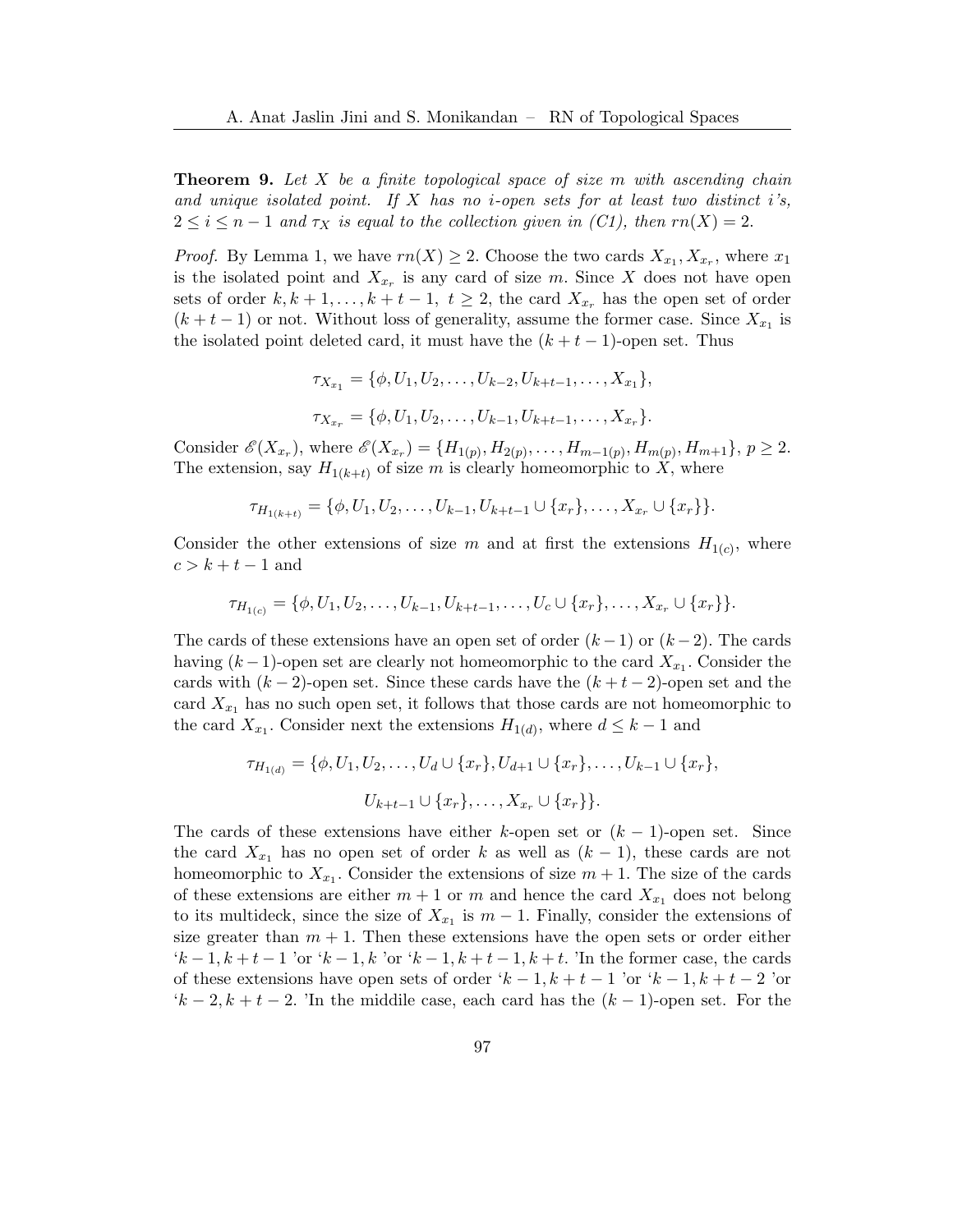latter case, the cards of these extensions have open sets of order  $k-1, k+t-1, k+t$ 'or  $k-1, k+t-1$  'or  $k-1, k+t-2, k+t-1$  'or  $k-2, k+t-2, k+t-1$ . 'Clearly, the card  $X_{x_1}$  does not belong to the multideck of these extensions. Therefore every extension in  $\mathscr{E}(X_{x_r})$  other than  $H_{1(k+t)}$  does not have the card  $X_{x_1}$  in its multideck. Hence  $rn(X) \leq 2$ , which completes the proof.

**Theorem 10.** Let X be a finite topological space of size m with ascending chain and unique isolated point. If X has no *i*-open sets for at least two distinct i's,  $2 \leq i \leq n-1$  and  $\tau_X$  is equal to the collection given in (C2), then  $rn(X) = 2$ .

*Proof.* By Lemma [1,](#page-2-0) we have  $rn(X) \geq 2$ . Choose two points  $x_r \in U_{k+1} - U_{k-1}$  and  $x_s \in U_{l+t} - U_{l-1}$ . Then the cards  $X_{x_r}$  and  $X_{x_s}$  will have size m, where

$$
\tau_{X_{x_r}} = \{ \phi, U_1, U_2, \dots, U_{k-1}, U_k, U_{k+1}, \dots, U_{l-2}, U_{l+t-1}, \dots, X_{x_r} \},
$$
  

$$
\tau_{X_s} = \{ \phi, U_1, U_2, \dots, U_{k-1}, U_{k+1}, U_{k+2}, \dots, U_{l-1}, U_{l+t-1}, \dots, X_{x_s} \}.
$$

Consider  $\mathscr{E}(X_{x_r}) = \{H_{1(p)}, H_{2(p)}, \ldots, H_{m-1(p)}, H_{m(p)}, H_{m+1}\},\$  where  $p \geq 2$ . The extension  $H_{1(k)}$  is clearly homeomorphic to X, where

$$
\tau_{H_{1(k)}} = \{ \phi, U_1, U_2, \dots, U_{k-1}, U_k \cup \{x_r\}, U_{k+1} \cup \{x_r\} \dots, U_{l-2} \cup \{x_r\},
$$

$$
U_{l+t-1} \cup \{x_r\}, \dots, X_{x_r} \cup \{x_r\} \}.
$$

So consider the other extensions of size m and at first  $H_{1(c)}$ , where  $c > k$  and

$$
\tau_{H_{1(c)}} = \{\phi, U_1, U_2, \dots, U_{k-1}, U_k, U_{k+1} \dots, U_c \cup \{x_r\}, \dots U_{l-2} \cup \{x_r\},\
$$

$$
U_{l+t-1} \cup \{x_r\}, \dots, X_{x_r} \cup \{x_r\}.
$$

Since these extensions have the open sets of order  $k-1$  and k, the cards of these extensions have open sets of order either  $k-1$ , k or  $k-1$ . The cards with k-open set is clearly not homeomorphic to  $X_{x_s}$ . So, consider the cards with the  $(k-1)$ -open set. These cards must be obtained by deleting the points in a k-open set from the extensions and so the size of these cards is  $m-1$ . Therefore the card  $X_{x_s}$  does not belong to its multideck. Consider the extensions  $H_{1(d)}$ , where  $d < k$  and

$$
\tau_{H_{1(d)}} = \{ \phi, U_1, U_2, \dots, U_d \cup \{x_r\}, U_{d+1} \cup \{x_r\}, \dots, U_{k-1} \cup \{x_r\}, U_k \cup \{x_r\}, U_{k-1} \cup \{x_r\}, \dots, U_{l-2} \cup \{x_r\}, U_{l+t-1} \cup \{x_r\}, \dots, X_{x_r} \cup \{x_r\} \}.
$$

Since these extensions have open sets of order  $k - 1$ , k, and  $k + 1$ , it follows that all the cards of these extensions have the open set of order k and hence the card  $X_{x_s}$ does not belong to its multideck. Consider now the extensions of size  $m + 1$ . Since the card  $X_{x_r}$  has the open sets of order k, and  $k+1$ , the extensions of size  $m+1$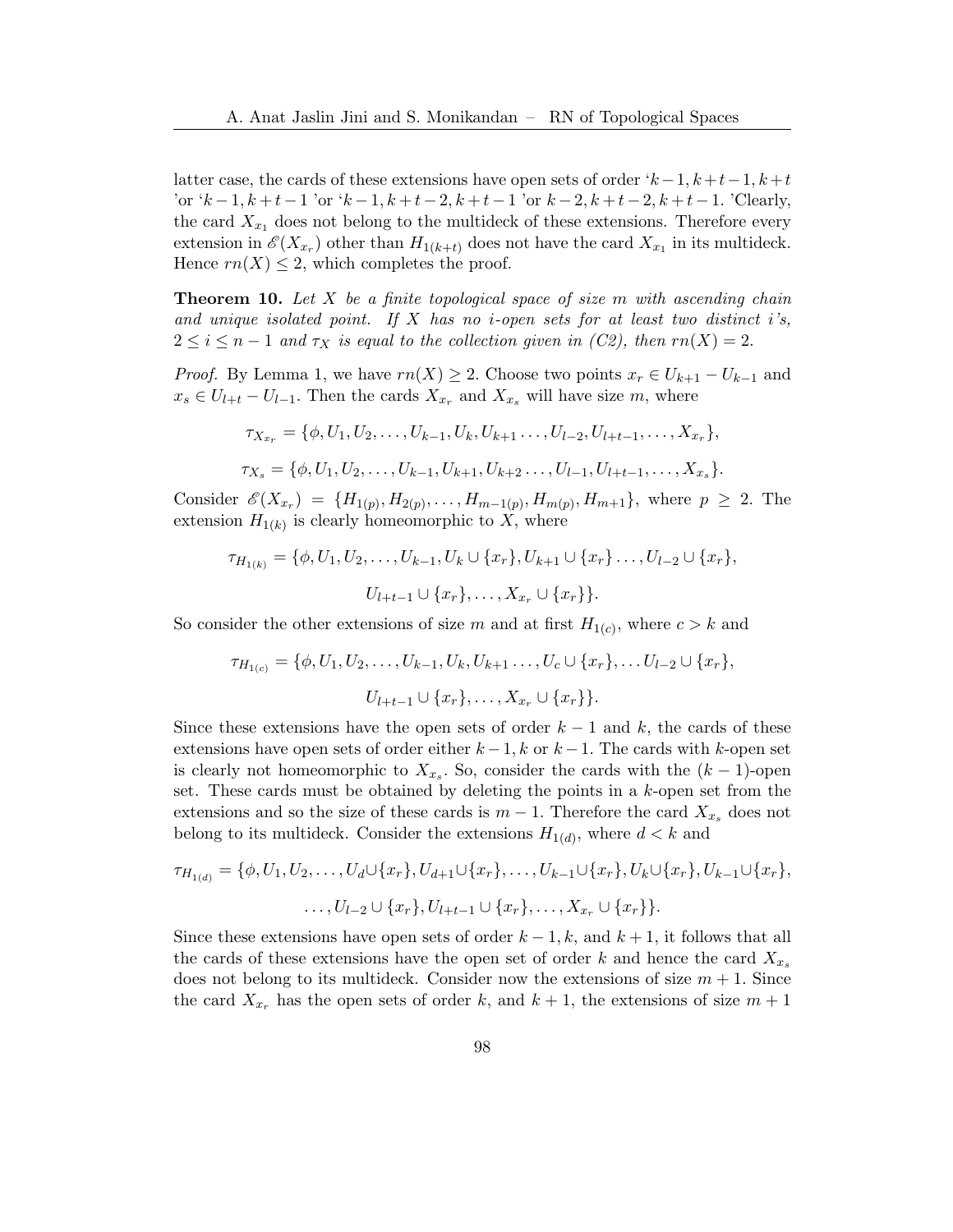must have the open sets of order  $k, k+1$ . Therefore all the cards of these extensions must have the k-open set and so the card  $X_{x_s}$  does not belong to its multideck. The similar arguments also hold for the extensions of size greater than  $m+1$ . Thus every extension in  $\mathscr{E}(X_{x_r})$  other than  $H_{1(k)}$  does not have the card  $X_{x_s}$  in its multideck. Hence  $rn(X) \leq 2$ , which completes the proof.

The only remaining case to determine the reconstruction number is when  $\tau_X$  is equal to the collection given in (C3). That is,

$$
\tau_X = \{ \phi, U_1, U_2, \dots, U_{k-1}, U_{k+1} = U_{l-1}, U_{l+t}, \dots, X \}, \ t \ge 1.
$$

Since  $k+1 = l-1$ , the order of the open set  $U_{l+t}$  must be at least  $k+3$ . We consider two more subcases depending upon the order of  $U_{l+t}$  as below.

$$
\tau_X = \{\phi, U_1, U_2, \dots, U_{k-1}, U_{k+1}, U_{k+t}, \dots, X\}, t \ge 4.
$$
 (C3.1)

$$
\tau_X = \{\phi, U_1, U_2, \dots, U_{k-1}, U_{k+1}, U_{k+3}, \dots, X\}.
$$
 (C3.2)

The latter case is again divided into three subcases depending upon how the order differs between two consecutive open sets occuring after  $U_{k+3}$  as follows.

The difference between any two consecutive open sets occuring after  $U_{k+3}$  is one. That is,

$$
\tau_X = \{\phi, U_1, U_2, \dots, U_{k-1}, U_{k+1}, U_{k+3}, U_{k+4}, U_{k+5}, \dots, X\}.
$$
 (C3.2.1)

The difference between any two consecutive open sets occuring after  $U_{k+3}$  is two. That is,

$$
\tau_X = \{\phi, U_1, U_2, \dots, U_{k-1}, U_{k+1}, U_{k+3}, U_{k+5}, U_{k+7}, \dots, U_{n-2}, X\}.\qquad \cdots (C3.2.2)
$$

The difference between at least two consecutive open sets occuring after  $U_{k+3}$  (can be anywhere after  $U_{k+3}$ ) is at least two and  $\tau_X$  is not equal to the collections given in (C3.2.1) and (C3.2.2). That is,

$$
\tau_X = \{\phi, U_1, U_2, \dots, U_{k-1}, U_{k+1}, U_{k+3}, \dots, U_l, U_{l+t}, \dots, X\}, t \ge 2. \quad \cdots (C3.2.3)
$$

**Theorem 11.** Let X be a finite topological space of size m with ascending chain and unique isolated point. If  $X$  has no *i*-open sets for at least two distinct i's,  $2 \leq i \leq n-1$  and  $\tau_X$  is equal to the collection given in  $(C3.1)$ , then  $rn(X) = 2$ .

*Proof.* Choose two points  $x_r \in U_{k+1} - U_{k-1}$  and  $x_s \in U_{k+t} - U_{k+1}$ . Then the two cards  $X_{x_r}$  and  $X_{x_s}$  have size m, where

$$
\tau_{X_{x_r}} = \{\phi, U_1, U_2, \dots, U_{k-1}, U_k, U_{k+t-1}, \dots, X_{x_r}\},\
$$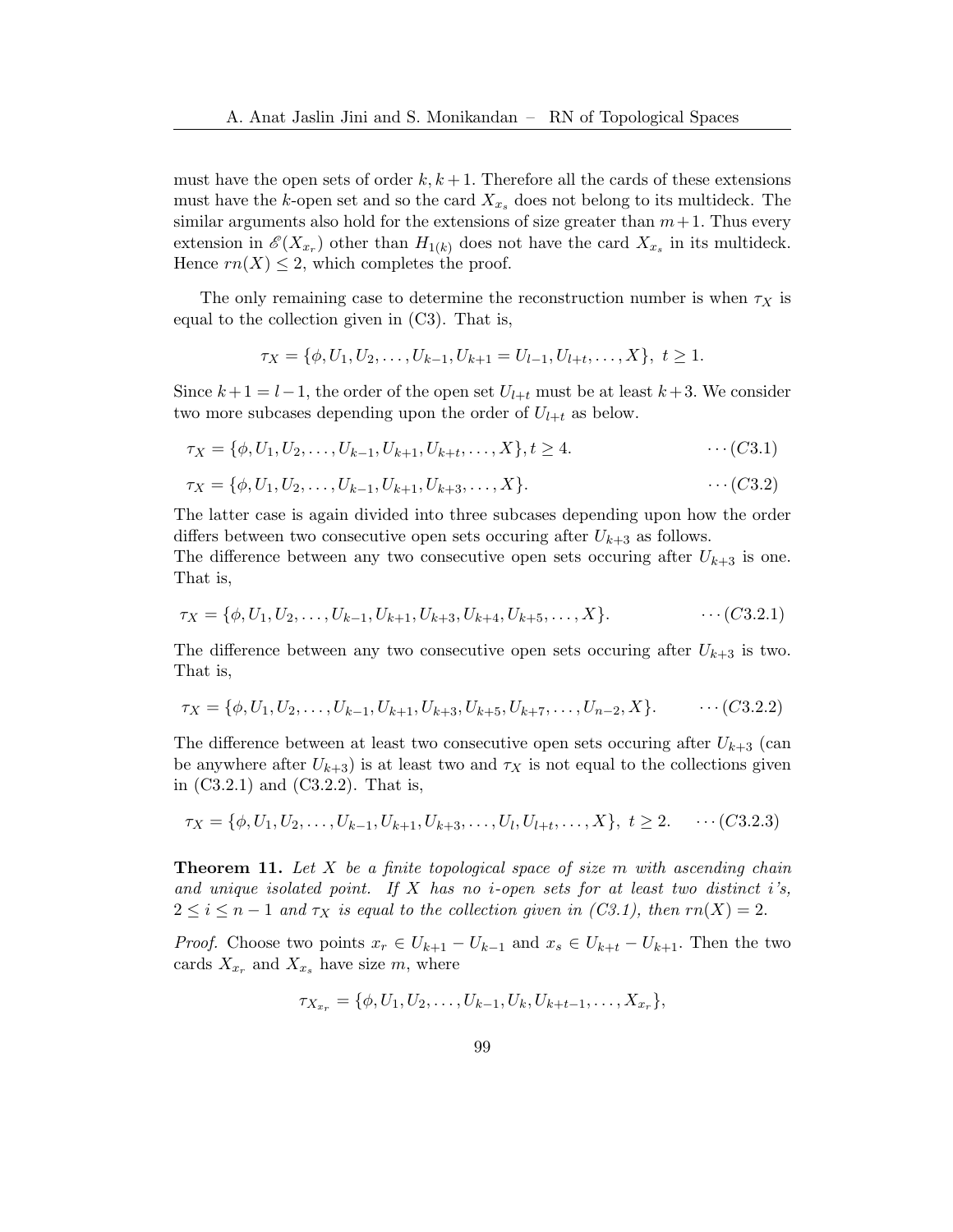$$
\tau_{X_{x_s}} = \{\phi, U_1, U_2, \dots, U_{k-1}, U_{k+1}, U_{k+t-1}, \dots, X_{x_s}\}.
$$

Consider the collection  $\mathscr{E}(X_{x_r}) = \{H_{1(p)}, H_{2(p)}, \ldots, H_{m-1(p)}, H_{m(p)}, H_{m+1}\}, p \geq 2.$ The extension  $H_{1(k)}$  of size m is clearly homeomorphic to X, where

$$
\tau_{H_{1(k)}} = \{\phi, U_1, U_2, \dots, U_{k-1}, U_k \cup \{x_r\}, U_{k+t-1} \cup \{x_r\}, \dots, X_{x_r} \cup \{x_r\}\}.
$$

So consider the other extensions of size m and at first the extensions  $H_{1(c)}$ ,  $c > k$ . These extensions have the open sets of order either ' $k-1, k, k+t-1$ 'or ' $k-1, k, k+t'$ '. In the former case, the cards of these extensions have open sets of order  $k-1, k, k+1$  $t-1$ 'or  $k-1, k, k+t-2$ 'or  $k-1, k+t-2$ 'or  $k-2, k-1, k+t-2$ '. For the latter case, the cards of these extensions have open sets of order  $k - 1, k, k + t$ 'or  $k = 1, k, k + t - 1$ 'or  $k - 1, k + t - 1$ 'or  $k - 2, k - 1, k + t - 1$ '. Cleary, the cards with k-open set is not homeomorphic to the card  $X_{x_s}$ . So consider the cards having no k-open set. Since  $t \geq 4$ , these cards do not have the open set of order  $k+1$  and hence the card  $X_{x_s}$  does not belong to its multideck. Next, consider the extensions  $H_{1(d)}$ ,  $d < k$ . These extensions have the open sets of order  $k, k+1, k+t$ . Since these extensions have open sets of order  $k, k+1$ , all cards of these extensions have open set of order k and hence the card  $X_{x_s}$  does not belong to its multideck. Now consider the extensions of size  $m+1$ . Since the card  $X_{x_r}$  has the open sets of order  $k, k+t-1$ , the extensions have the open sets of order either 'k,  $k + t - 1$ 'or 'k,  $k + t - 1$ ,  $k + t'$ or  $(k, k+1, k+t)$ . Since  $t \geq 4$ , no cards of the extensions those have the open sets of order  $k, k+t-1$  have no open set of order  $k+1$  and all the cards of the extensions having the open sets of order  $k, k+1, k+t$  have the k-open set and hence the card  $X_{x_s}$  does not belong to its multideck. Similar arguments hold for the extensions of size greater than  $m + 1$ . Therefore every extension in  $\mathscr{E}(X_{x_r})$  other than  $H_{1(k)}$ does not have the card  $X_{x_s}$  in its multideck. Hence  $rn(X) \leq 2$ , which completes the proof.

The next two lemmas asserts that the spaces with  $\tau_X$  given in (C3.2.1) or (C3.2.2) have only four mutually nonhomeomorphic cards so that these two spaces can be recognized.

<span id="page-11-0"></span>**Lemma 12.** Let  $X$  be a finite topological space of size  $m$  with ascending chain and unique isolated point. Then  $X$  has no *i*-open sets for at least two distinct i's,  $2 \leq i \leq n-1$  and  $\tau_X$  is equal to the collection given in (C3.2.1) if and only if the multideck of X has only four mutually nonhomeomorphic cards  $X_{x_r}, X_{x_s}, X_{x_t}$  and  $X_{x_u}$ , where

$$
\tau_{X_{x_r}} = \{ \phi, U_1, U_2, \dots, U_{k-1}, U_{k+1}, U_{k+2}, U_{k+3}, \dots, X_{x_r} \},
$$
  

$$
\tau_{X_{x_s}} = \{ \phi, U_1, U_2, \dots, U_{k-1}, U_k, U_{k+2}, U_{k+3}, \dots, X_{x_s} \},
$$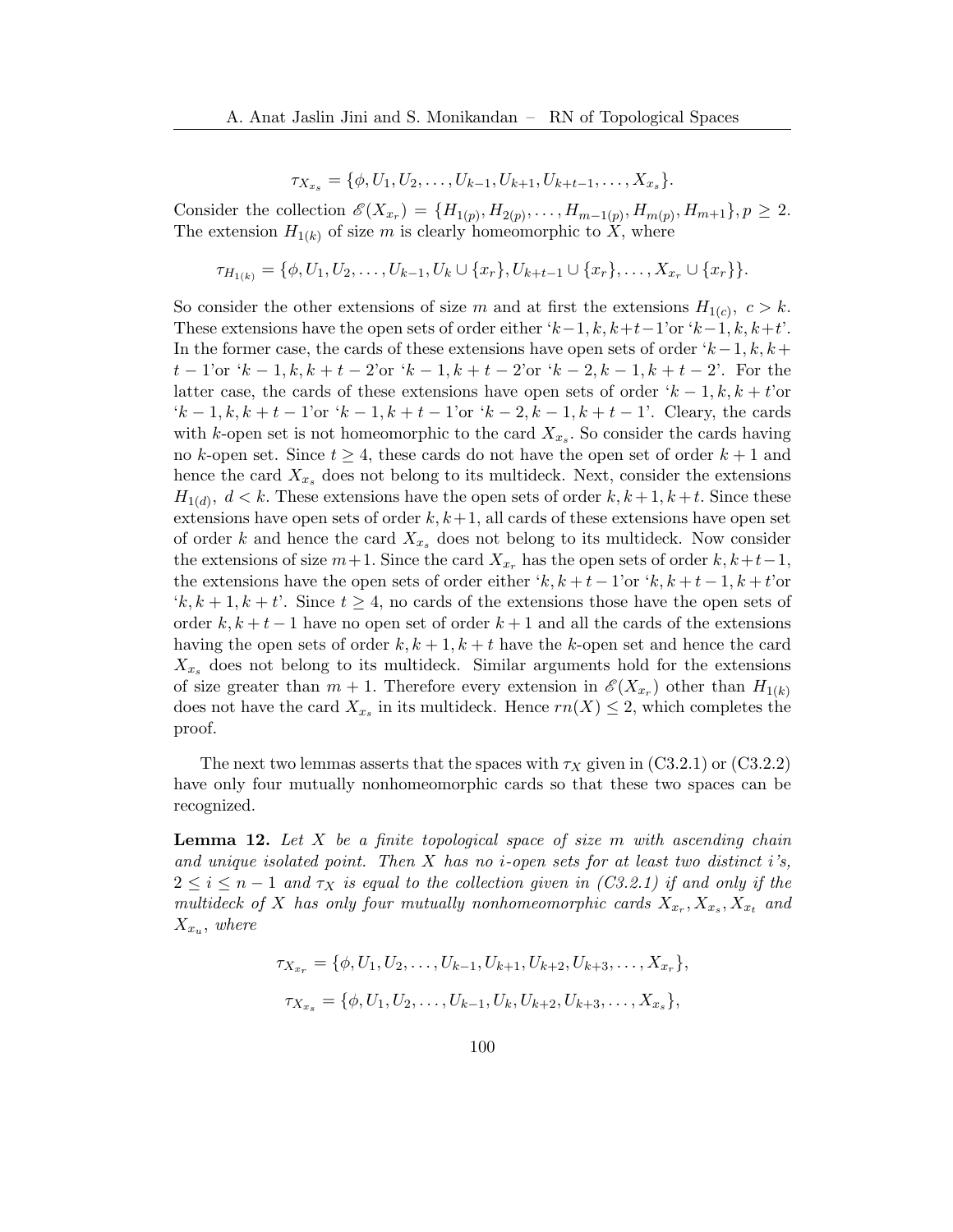$$
\tau_{X_{x_t}} = \{ \phi, U_1, U_2, \dots, U_{k-1}, U_{k+1}, U_{k+3}, U_{k+4}, \dots, X_{x_t} \},
$$
  

$$
\tau_{X_{x_u}} = \{ \phi, U_1, U_2, \dots, U_{k-2}, U_k, U_{k+2}, U_{k+3}, \dots, X_{x_u} \},
$$

 $|\tau_{X_{x_r}}| = |\tau_{X_{x_s}}| = m \text{ and } |\tau_{X_{x_t}}| = |\tau_{X_{x_u}}| = m - 1.$ 

*Proof. Necessity.* Assume  $\tau_X = {\phi, U_1, U_2, \ldots, U_{k-1}, U_{k+1}, U_{k+3}, U_{k+4}, U_{k+5}, \ldots, X}.$ Then we will get the above four nonhomeomorphic cards  $X_{x_r}$ ,  $X_{x_s}$ ,  $X_{x_t}$  and  $X_{x_u}$  with desired cardinality by choosing the points  $x_r$  in  $U_{k+3} - U_{k+1}$ ,  $x_s$  in  $U_{k+1} - U_{k-1}$ ,  $x_t$ in  $X - U_{k+3}$  and  $x_u$  in  $U_{k-1}$ .

Sufficiency. Assume, to the contrary, that  $\tau_X$  is not equal to the collection given in (C3.2.1). Suppose that X has no *i*-open set for some i,  $2 \le i \le k-1$ , that is,  $\tau_X = \{\phi, U_1, U_2, \ldots, U_{i-1}, U_{i+1}, \ldots, U_{k-1}, U_{k+1}, U_{k+3}, U_{k+4}, U_{k+5}, \ldots, X\}$ . Then the cards of X have open sets of order  $i-1, i+1$ 'or  $i-1, i$ 'or  $i-2, i'$ . The card having the open sets of order  $i - 2$  and i does not belong to the given multideck, a contradiction. Similarly, the same holds for X having no *i*-open set for some  $i$ ,  $k+3 \leq i \leq n-1$ . Suppose that X has no  $(k+1)$ -open set. If X has no open sets of order k and  $k+2$ , then the multideck of X has only three mutually nonhomeomorphic cards  $X_{x_r}, X_{x_s}$  and  $X_{x_t}$ , where  $x_r \in X - U_{k+3}, x_s \in U_{k+3} - U_{k-1}, x_t \in U_{k-1}$ , giving a contradiction. If X has k-open set or  $(k+2)$ -open set but not both, then the multideck has only three mutually nonhomeomorphic cards  $X_{x_r}$ ,  $X_{x_s}$  and  $X_{x_t}$ , where  $x_r \in$  $X-U_{k+3}, x_s\in U_{k+3}-U_k, x_t\in U_k, x_r\in X-U_{k+2}, x_s\in U_{k+2}-U_{k-1}, x_t\in U_{k-1}$ respectively, giving a contradiction. If X has both open sets of order k and  $k + 2$ , then, by Lemma [5,](#page-3-2) the multideck has only three mutually nonhomeomorphic cards, a contradiction. Assume now that X has the  $(k+1)$ -open set. In addition, if X has the  $(k+2)$ -open set, then by Lemma [3,](#page-3-1) all cards are homeomorphic, a contradiction. Otherwise, by Lemma [5,](#page-3-2) the multideck has only three mutually nonhomeomorphic cards, again giving a contradiction.

**Theorem 13.** Let X be a finite topological space of size  $m$  with ascending chain and unique isolated point. If X has no *i*-open sets for at least two distinct i's,  $2 \leq i \leq n-1$  and  $\tau_X$  is equal to the collection given in (C3.2.1), then  $rn(X) = 3$ .

*Proof.* By Lemma [12,](#page-11-0) the multideck of  $X$  has only four mutually non-homeomorphic cards, namely  $X_{x_r}, X_s, X_t, X_u$  where

$$
\tau_{X_{x_r}} = \{ \phi, U_1, U_2, \dots, U_{k-1}, U_{k+1}, U_{k+2}, U_{k+3}, \dots, X_{x_r} \},
$$
  
\n
$$
\tau_{X_{x_s}} = \{ \phi, U_1, U_2, \dots, U_{k-1}, U_k, U_{k+2}, U_{k+3}, \dots, X_{x_s} \},
$$
  
\n
$$
\tau_{X_{x_t}} = \{ \phi, U_1, U_2, \dots, U_{k-1}, U_{k+1}, U_{k+3}, U_{k+4}, \dots, X_{x_t} \},
$$
  
\n
$$
\tau_{X_{x_u}} = \{ \phi, U_1, U_2, \dots, U_{k-2}, U_k, U_{k+2}, U_{k+3}, \dots, X_{x_u} \},
$$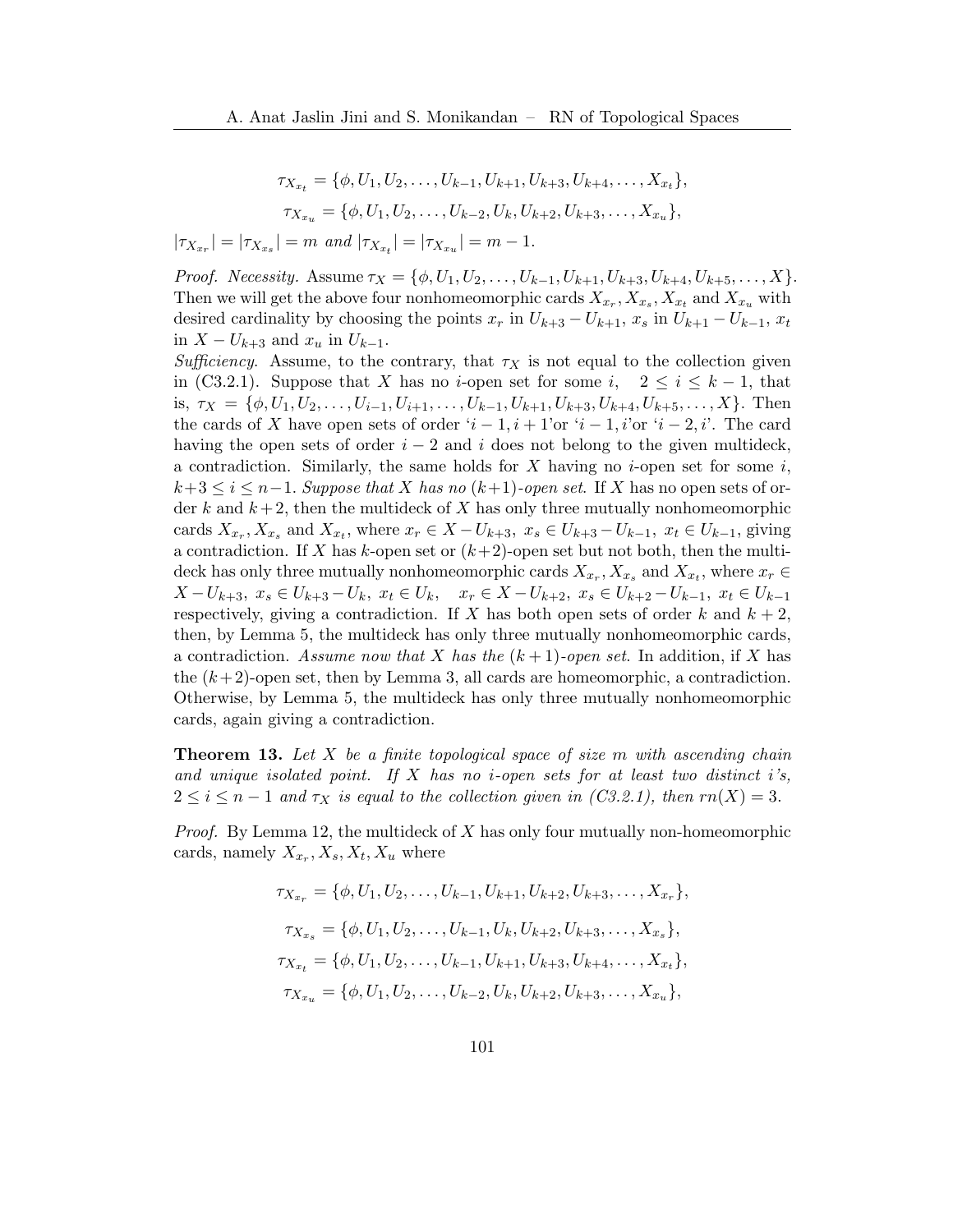$|\tau_{X_{x_r}}| = |\tau_{X_{x_s}}| = m$  and  $|\tau_{X_{x_t}}| = |\tau_{X_{x_u}}| = m-1$ . We shall first prove that  $rn(X) > 2$ by considering ten cases as below.

Case 1. The two cards are  $X_{x_r}$  and  $X_{x_r}$ .

Consider  $\mathscr{E}(X_{x_r}) = \{H_{1(p)}, H_{2(p)}, \ldots, H_{m-1(p)}, H_{m(p)}, H_{m+1}\}, p \geq 2$  and the extensions  $H_{1(k+2)}$  and  $H_{1(n-1)}$  of size m, where

$$
\tau_{H_{1(k+2)}} = \{ \phi, U_1, U_2, \dots, U_{k-1}, U_{k+1}, U_{k+2} \cup \{x_r\}, U_{k+3} \cup \{x_r\}, \dots, X_{x_r} \cup \{x_r\} \},
$$

$$
\tau_{H_{1(n-1)}} = \{ \phi, U_1, U_2, \dots, U_{k-1}, U_{k+1}, U_{k+2}, U_{k+3}, \dots, X_{x_r} \cup \{x_r\} \}.
$$

In  $H_{1(k+2)}$ , the card  $X_{x_e}$ , where  $x_e \in U_{k+2} - U_{k+1}$ , is homeomorphic to the card  $X_{x_r}$ . In  $H_{1(n-1)}$ , the card  $X_{x_f}$ , where  $x_f \in X_{x_r} - U_{n-2}$ , is homeomorphic to the card  $X_{x_r}$ .

Case 2. The two cards are  $X_{x_r}$  and  $X_{x_s}$ .

Consider  $\mathscr{E}(X_{x_r})$  and the extensions  $H_{1(k+2)}, H_{2(k-1)}$  of size m and  $m+1$  respectively, where

$$
\tau_{H_{2(k-1)}} = \{\phi, U_1, U_2, \dots, U_{k-1}, U_{k-1} \cup \{x_r\}, U_{k+1} \cup \{x_r\}, U_{k+2} \cup \{x_r\}, U_{k+3} \cup \{x_r\}, \dots, \ X_{x_r} \cup \{x_r\} \}.
$$

In  $H_{2(k-1)}$ , the card,  $X_e$ ,  $x_e \in U_{k+2} - U_{k+1}$  is homeomorphic to the card  $X_{x_s}$ . By Lemma [12,](#page-11-0) the extension  $H_{1(k+2)}$  has both the cards  $X_{x_r}$  and  $X_{x_s}$ . Case 3. The two cards are  $X_{x_r}$  and  $X_{x_t}$ .

Consider the extensions  $H_{1(k+2)}$  and  $H_{1(k+3)}$  of size m, where

$$
\tau_{H_{1(k+3)}} = \{\phi, U_1, U_2, \dots, U_{k-1}, U_{k+1}, U_{k+2}, U_{k+3} \cup \{x_r\}, \dots, X_{x_r} \cup \{x_r\}\}.
$$

By Lemma [12,](#page-11-0) the extension  $H_{1(k+2)}$  has both the cards  $X_{x_r}$  and  $X_{x_s}$ . In  $H_{1(k+3)}$ , the card  $X_{x_e}$ ,  $x_e \in U_{k+2} - U_{k+1}$  is homeomorphic to the card  $X_{x_t}$ . Case 4. The two cards are  $X_{x_r}$  and  $X_{x_u}$ .

Consider  $\mathscr{E}(X_{x_r})$  and the extensions  $H_{1(k+2)}, H_{1(k-1)}$  of size m, where

$$
H_{1(k-1)} = \{ \phi, U_1, U_2, \dots, U_{k-1} \cup \{x_r\}, U_{k+1} \cup \{x_r\}, U_{k+2} \cup \{x_r\}, U_{k+3} \cup \{x_r\}, \dots,
$$

$$
X_{x_r} \cup \{x_r\} \}.
$$

By Lemma [12,](#page-11-0) the extension  $H_{1(k+2)}$  has both the cards  $X_{x_r}$  and  $X_{x_u}$ . In  $H_{1(k-1)}$ , the card  $X_{x_e}$ , where  $x_e \in U_{k+2} - U_{k+1}$  is homeomorphic to the card  $X_{x_u}$ . Case 5. The two cards are  $X_{x_s}$  and  $X_{x_s}$ .

Consider  $\mathscr{E}(X_{x_s}) = \{I_{1(p)}, I_{2(p)}, \ldots, I_{m-1(p)}, I_{m(p)}, I_{m+1}\}, p \geq 2$  and the extensions  $I_{1(k)}, I_{1(n-1)}$  of size m, where

$$
I_{1(k)} = \{ \phi, U_1, U_2, \dots, U_{k-1}, U_k \cup \{x_s\}, U_{k+2} \cup \{x_s\}, U_{k+3} \cup \{x_s\}, \dots, X_{x_s} \cup \{x_s\} \},
$$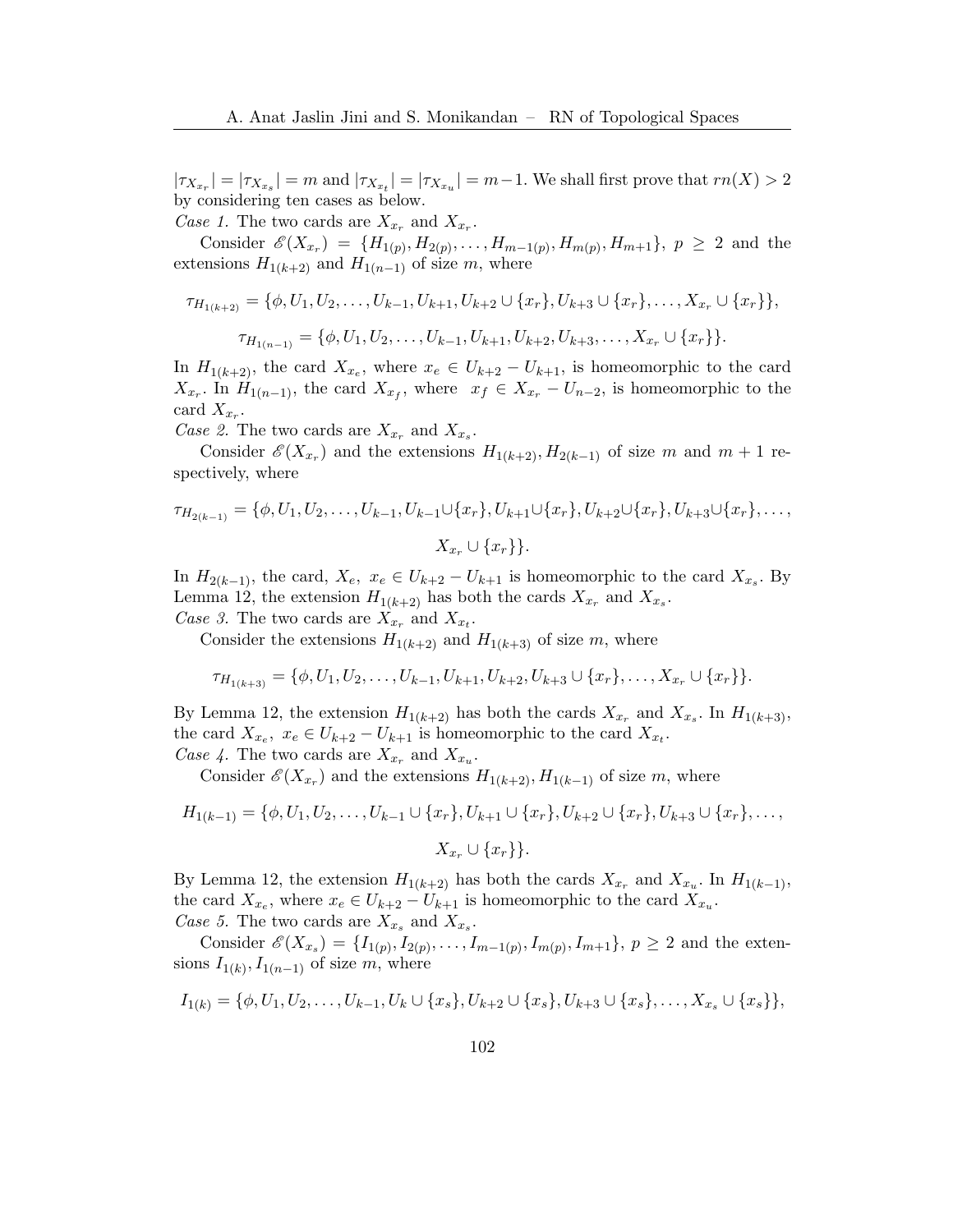$$
\tau_{I_{1(n-1)}} = \{ \phi, U_1, U_2, \dots, U_{k-1}, U_k, U_{k+2}, U_{k+3}, \dots, X_{x_s} \cup \{x_s\} \}.
$$

In extension  $I_{1(k)}$ , the card  $X_{x_e}$ ,  $x_e \in U_k - U_{k-1}$  is homeomorphic to the card  $X_{x_s}$ . In extension  $I_{1(n-1)}$ , the card  $X_{x_e}$ ,  $x_e \in X_{x_s} - U_{n-2}$  is homeomorphic to the card  $X_{x_s}.$ 

Case 6. The two cards are  $X_{x_s}$  and  $X_{x_t}$ .

Consider  $\mathscr{E}(X_{x_s})$  and the extensions  $I_{1(k)}, I_{1(k+3)}$  of size m, where

$$
\tau_{I_{1(k+3)}} = \{\phi, U_1, U_2, \dots, U_{k-1}, U_k, U_{k+2}, U_{k+3} \cup \{x_s\}, \dots, X_{x_s} \cup \{x_s\}\}.
$$

By Lemma [12,](#page-11-0) the extension  $I_{1(k)}$  has both the cards. In extension  $I_{1(k+3)}$ , the card  $X_{x_e}, x_e \in U_k - U_{k-1}$  is homeomorphic to the card  $X_{x_t}$ .

Case 7. The two cards are  $X_{x_s}$  and  $X_{x_u}$ .

Consider  $\mathscr{E}(X_{x_s})$  and the extensions  $I_{1(k)}, I_{1(k-1)}$  of size m, where

$$
\tau_{I_{1(k-1)}} = \{\phi, U_1, U_2, \ldots, U_{k-1} \cup \{x_s\}, U_k \cup \{x_s\}, U_{k+2} \cup \{x_s\}, U_{k+3} \cup \{x_s\}, \ldots, X_{x_s} \cup \{x_s\}\}.
$$

By Lemma [12,](#page-11-0) the extension  $I_{1(k)}$  has both the cards. In  $I_{1(k-1)}$ , the card  $X_{x_e}$ ,  $x_e \in$  $U_k - U_{k-1}$  is homeomorphic to the card  $X_{x_u}$ .

Case 8. The two cards are  $X_{x_t}$  and  $X_{x_t}$ .

Consider  $\mathscr{E}(X_{x_t}) = \{J_{1(p)}, J_{2(p)}, \ldots, J_{m-2(p)}, J_{m-1(p)}, J_m\}, p \ge 2$  and the extensions  $J_{1(n-1)}$ ,  $J_{1(k+1)}$  of size  $m-1$ , where

$$
\tau_{J_{1(n-1)}} = \{\phi, U_1, U_2, \ldots, U_{k-1}, U_{k+1}, U_{k+3}, U_{k+4}, \ldots, X_{x_t} \cup \{x_t\}\},\
$$

 $\tau_{J_{1(k+1)}} = \{\phi, U_1, U_2, \ldots, U_{k-1}, U_{k+1} \cup \{x_t\}, U_{k+3} \cup \{x_t\}, U_{k+4} \cup \{x_t\}, \ldots, X_{x_t} \cup \{x_t\} \}.$ 

In  $J_{1(n-1)}$ , the card  $X_{x_e}$ ,  $x_e \in X_{x_t} - U_{n-2}$  is homeomorphic to the card  $X_{x_t}$ . In  $J_{1(k+1)}$ , the card  $X_{x_f}$ ,  $x_f \in U_{k+1} - U_{k-1}$  is homeomorphic to the card  $X_{x_t}$ . Case 9. The two cards are  $X_{x_t}$  and  $X_{x_u}$ .

Consider  $\mathscr{E}(X_{x_t})$  and the extensions  $J_{2(n-1)}, J_{1(k-1)}$  of size m and  $m-1$  respectively, where

$$
\tau_{J_{1(k-1)}} = \{ \phi, U_1, U_2, \dots, U_{k-1} \cup \{x_t\}, U_{k+1} \cup \{x_t\}, U_{k+3} \cup \{x_t\}, U_{k+4} \cup \{x_t\}, \dots, X_{x_t} \cup \{x_t\} \},
$$

$$
\tau_{J(2(n-1))} = \{ \phi, U_1, U_2, \dots, U_{k-1}, U_{k+1}, U_{k+3}, U_{k+4}, \dots, X_{x_t}, X_{x_t} \cup \{x_t\} \}.
$$

By Lemma [12,](#page-11-0) the extension  $J_{2(n-1)}$  has both the cards. In  $J_{1(k-1)}$ , the card  $X_{x_e}$ ,  $x_e \in U_{k+3} - U_{k+1}$  is homeomorphic to the card  $X_{x_u}$ . Case 10. The two cards are  $X_{x_u}$  and  $X_{x_u}$ .

Consider  $\mathscr{E}(X_{x_u}) = \{K_{1(p)}, K_{2(p)}, \ldots, K_{m-2(p)}, K_{m-1(p)}, K_m\}, p \geq 2$  and the extensions  $K_{1(n-1)}, K_{1(k)}$ , of size  $m-1$  where

$$
\tau_{K_{1(n-1)}} = \{\phi, U_1, U_2, \ldots, U_{k-2}, U_k, U_{k+2}, U_{k+3}, \ldots, X_{x_u} \cup \{x_u\}\},\
$$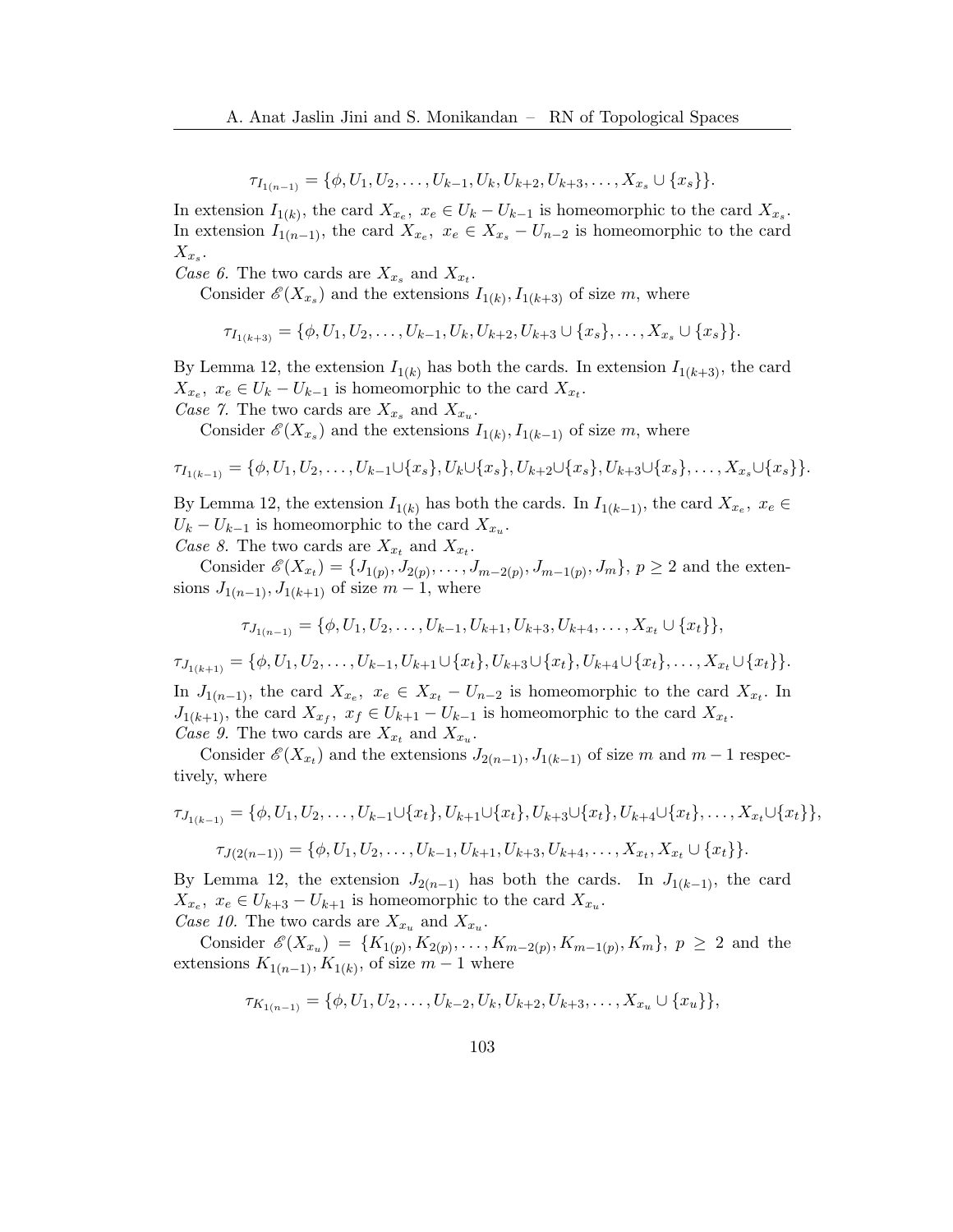$\tau_{K_{1(k)}} = \{\phi, U_1, U_2, \ldots, U_{k-2}, U_k \cup \{x_u\}, U_{k+2} \cup \{x_u\}, U_{k+3} \cup \{x_u\}, \ldots, X_{x_u} \cup \{x_u\}\}.$ In  $K_{1(n-1)}$ , the card  $X_{x_e}$ ,  $x_e \in X_{x_u} - U_{n-2}$  is homeomorphic to the card  $X_{x_u}$ . In  $K_{1(k)}$ , the card  $X_{x_f}$ ,  $x_f \in U_k - U_{k-2}$  is homeomorphic to the card  $X_{x_u}$ . Thus, in all the ten cases, we have proved that  $rn(X) > 2$ .

Next we shall show that  $rn(X) \leq 3$ . Consider the three nonhomeomorphic cards  $X_{x_r}, X_{x_s}, X_{x_t}$  and the collection  $\mathscr{E}(X_{x_r})$ . The extension  $H_{1(k+2)}$  of size m is clearly homeomorphic to X. Consider the other extensions of size  $m$  and at first the extensions  $H_{1(c)}$ ,  $c > k+2$ . These extensions have the open sets of order  $k + 1, k + 2$  and hence all the cards of these extensions have the open set of order  $k+1$  and hence the card  $X_{x_s}$  does not belong to its multideck. Consider the extensions  $H_{1(d)}$ ,  $d < k+2$ . These extensions have the open sets of order either  $k-1, k+2, k+3$ 'or  $k, k+2, k+3$ '. In the former case, the cards of these extensions have open sets of order ' $k - 1, k + 2, k + 3$ 'or ' $k - 1, k + 2$ 'or ' $k - 1, k + 1, k + 2$ 'or  $(k-2, k+1, k+2)$ . Since no card has the open set of order k, the card  $X_{x,s}$  does not belong to its multideck. For the latter case, the cards of these extensions have open sets of order 'k,  $k + 2$ ,  $k + 3$ 'or 'k,  $k + 2$ 'or 'k,  $k + 1$ ,  $k + 2$ 'or 'k  $-1$ ,  $k + 1$ ,  $k + 2$ '. Since each card has the open set of order  $k + 2$ , it follows that the card  $X_{x_t}$  does not belong to its multideck. Next, consider the extensions of size  $m + 1$ . Then the size of its cards are  $m + 1$  or m and hence the card  $X_{x_t}$  does not belong to its multideck, as size of  $X_{x_t}$  is  $m-1$ . Finally, consider the extensions of size greater than  $m + 1$ . Since these extensions do not have the ascending chain, by Lemma [2,](#page-2-1) these extensions can have at most two cards with ascending chain and hence one of the two cards  $X_{x_s}, X_{x_t}$  does not belong to its multideck. Therefore every extension in  $\mathscr{E}(X_{x_r})$  other than  $H_{1(k+2)}$  does not have the other two cards in its multideck. Hence  $rn(X) \leq 3$ , which completes the proof.

Now we move on to the collection given in (C3.2.2). From the structure of the open sets of X, it is enough to prove the result for the open sets of order  $1, 2, \ldots, k-1, k+1, k+3, k+5.$ 

<span id="page-15-0"></span>**Lemma 14.** Let  $X$  be a finite topological space of size  $m$  with ascending chain and unique isolated point. Then  $X$  has no *i*-open sets for at least two distinct *i*'s,  $2 \leq i \leq n-1$  and  $\tau_X$  is equal to the collection given in (C3.2.2) if and only if the multideck of X has only four mutually nonhomeomorphic cards  $X_{x_r}, X_{x_s}, X_{x_t}$  and  $X_{x_u}$ , where

$$
\tau_{X_{x_r}} = \{ \phi, U_1, U_2, \dots, U_{k-1}, U_{k+1}, U_{k+3}, U_{k+4} \},
$$
  
\n
$$
\tau_{X_{x_s}} = \{ \phi, U_1, U_2, \dots, U_{k-1}, U_{k+1}, U_{k+2}, U_{k+4} \},
$$
  
\n
$$
\tau_{X_{x_t}} = \{ \phi, U_1, U_2, \dots, U_{k-1}, U_k, U_{k+2}, U_{k+4} \},
$$
  
\n
$$
\tau_{X_{x_u}} = \{ \phi, U_1, U_2, \dots, U_{k-2}, U_k, U_{k+2}, U_{k+4} \},
$$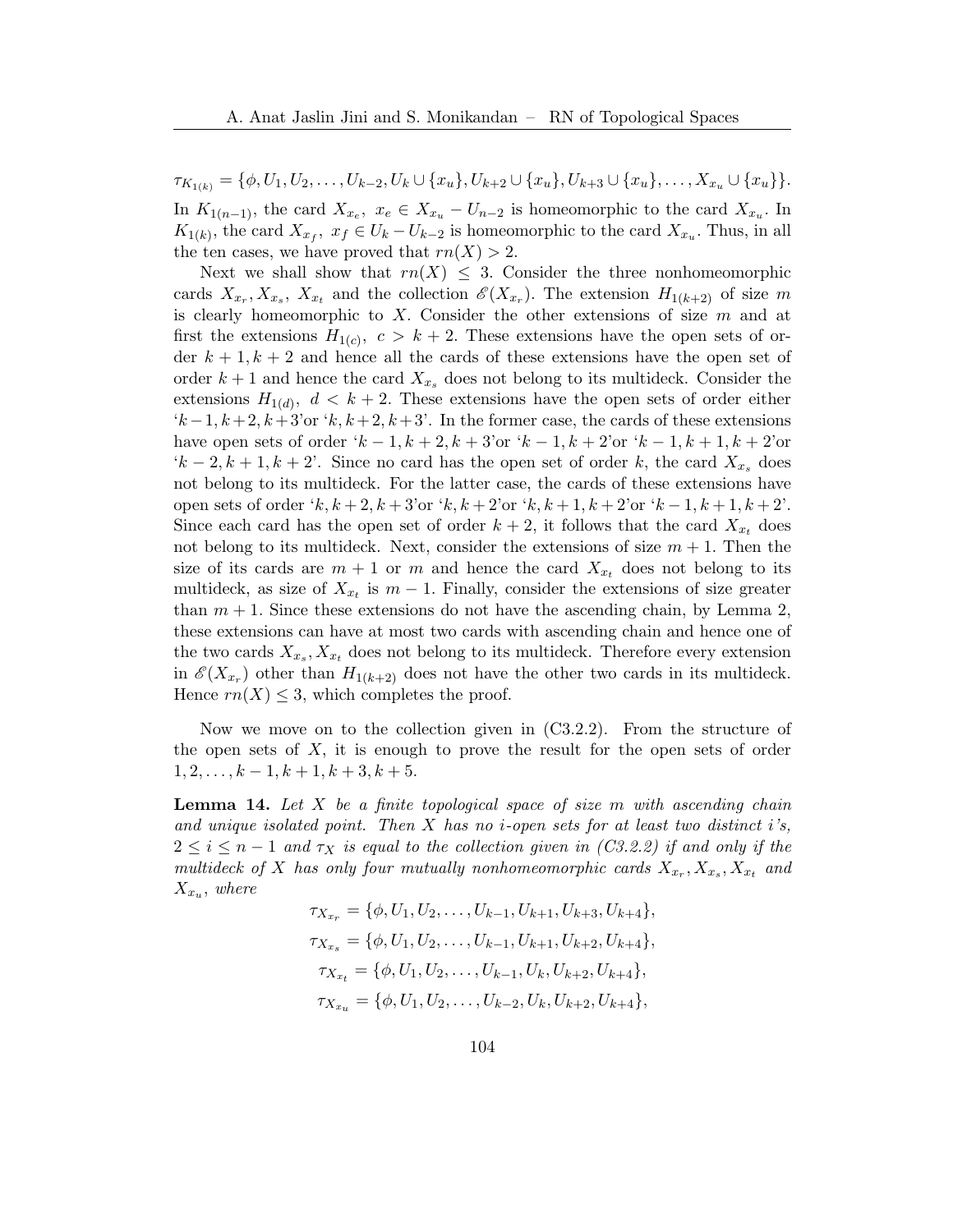# $|\tau_{X_{x_r}}| = |\tau_{X_{x_s}}| = |\tau_{X_{x_t}}| = m$  and  $|\tau_{X_{x_u}}| = m - 1$ .

*Proof.* Necessity: Assume that  $\tau_X = {\phi, U_1, U_2, ..., U_{k-1}, U_{k+1}, U_{k+3}, U_{k+5}}$ . Then we will get the above four nonhomeomorphic cards  $X_{x_r}, X_{x_s}, X_{x_t}$  and  $X_{x_u}$  with desired cardinality by choosing the points  $x_r$  in  $U_{k+5} - U_{k+3}$ ,  $x_s$  in  $U_{k+3} - U_{k+1}$ ,  $x_t$  in  $U_{k+1} - U_{k-1}$ , and  $x_u$  in  $U_{k-1}$ .

Sufficiency: Assume, to the contrary, that  $\tau_X$  was not equal to the collection given in (C3.2.2). Suppose that X has no *i*-open set for some i,  $2 \leq i \leq k-1$ . The cards of X have open sets of order  $i-1$ ,  $i+1$ 'or  $i-1$ , i'or  $i-2$ , i'. The cards having open sets of order  $i - 2$  and i do not belong to the given multideck, a contradiction. Suppose that X has no  $(k + 1)$ -open set. If X has no open sets of order  $k, k+2, k+3$  and  $k+4$ , then the multideck has only two nonhomeomorphic cards  $X_{x_r}$  and  $X_{x_s}$ , where  $x_r \in U_{k+5} - U_{k-1}$ ,  $x_s \in U_{k-1}$ , a contradiction. If X has the *i*-open set, where  $i = k, k + 2, k + 3$ , or  $k + 4$  and X has no j-open set, where  $j \in \{k, k+2, k+3, k+4\} - \{i\}$ , then the multideck has only two or three mutually nonhomeomorphic cards, a contradiction. If  $X$  has the  $k$ -open set and the  $(k + 2)$ -open set, then the card  $X_{x_r}$ , where  $x_r \in U_{k+2} - U_k$ , does not belong to the given multideck. Similarly, the same hold when X has at most three open sets of different order from  $\{k, k+2, k+3, k+4\}$ . If X has open sets of all order from  $\{k, k+2, k+3, k+4\}$ , then by Lemma [5,](#page-3-2) the multideck has only three mutually nonhomeomorphic cards, a contradiction. Similarly, the same hold for the case that X has no  $(k + 3)$ -open set. Now assume that X has the  $(k + 1)$ -open set. If X has no open sets of order  $k, k+2, k+3$  and  $k+4$ , then the multideck has only three mutually nonhomeomorphic cards  $X_{x_r}, X_{x_s}$  and  $X_{x_t}$ , where  $x_r \in$  $U_{k+5} - U_{k+1}, \quad x_s \in U_{k+1} - U_{k-1}, \quad x_t \in U_{k-1}, \quad \text{contradiction. If } X \text{ has the } i\text{-open}$ set, where  $i = k, k+2, k+4$  and X has no j-open set, where  $j \in \{k, k+2, k+4\} - \{i\}$ , then the card  $X_{x_r}$ , where  $x_r \in U_{k+5}$ ,  $x_r \in U_{k+1}$ ,  $x_r \in U_{k+5}$  does not belong to the given multideck for each i respectively. If X has the k-open set and the  $(k+2)$ -open set, then the card  $X_{x_r}$ , where  $x_r \in U_{k+5}$ , does not belong to the given multideck. Similarly, the same hold when  $X$  has at most three open sets of different order from  ${k, k+2, k+3, k+4}$ . If X has open sets of all order from  ${k, k+2, k+3, k+4}$ , then by Lemma [3,](#page-3-1) all cards are homeomorphic, a contradiction. Similarly, the same hold for the case that X has the  $(k+3)$ -open set.

**Theorem 15.** Let X be a finite topological space of size m with ascending chain and unique isolated point. If  $X$  has no *i*-open sets for at least two distinct *i*'s,  $2 \leq i \leq n-1$  and  $\tau_X$  is equal to the collection given in  $(C3.2.2)$ , then  $rn(X) = 3$ .

*Proof.* By Lemma [14,](#page-15-0) the multideck of  $X$  has only four mutually non-homeomorphic cards, namely  $X_{x_r}, X_s, X_t, X_u$  where  $|\tau_{X_{x_r}}| = |\tau_{X_{x_s}}| = |\tau_{X_{x_t}}| = m, |\tau_{X_{x_u}}| = m - 1$ ,

$$
\tau_{X_{x_r}} = \{\phi, U_1, U_2, \ldots, U_{k-1}, U_{k+1}, U_{k+3}, U_{k+4}\},\
$$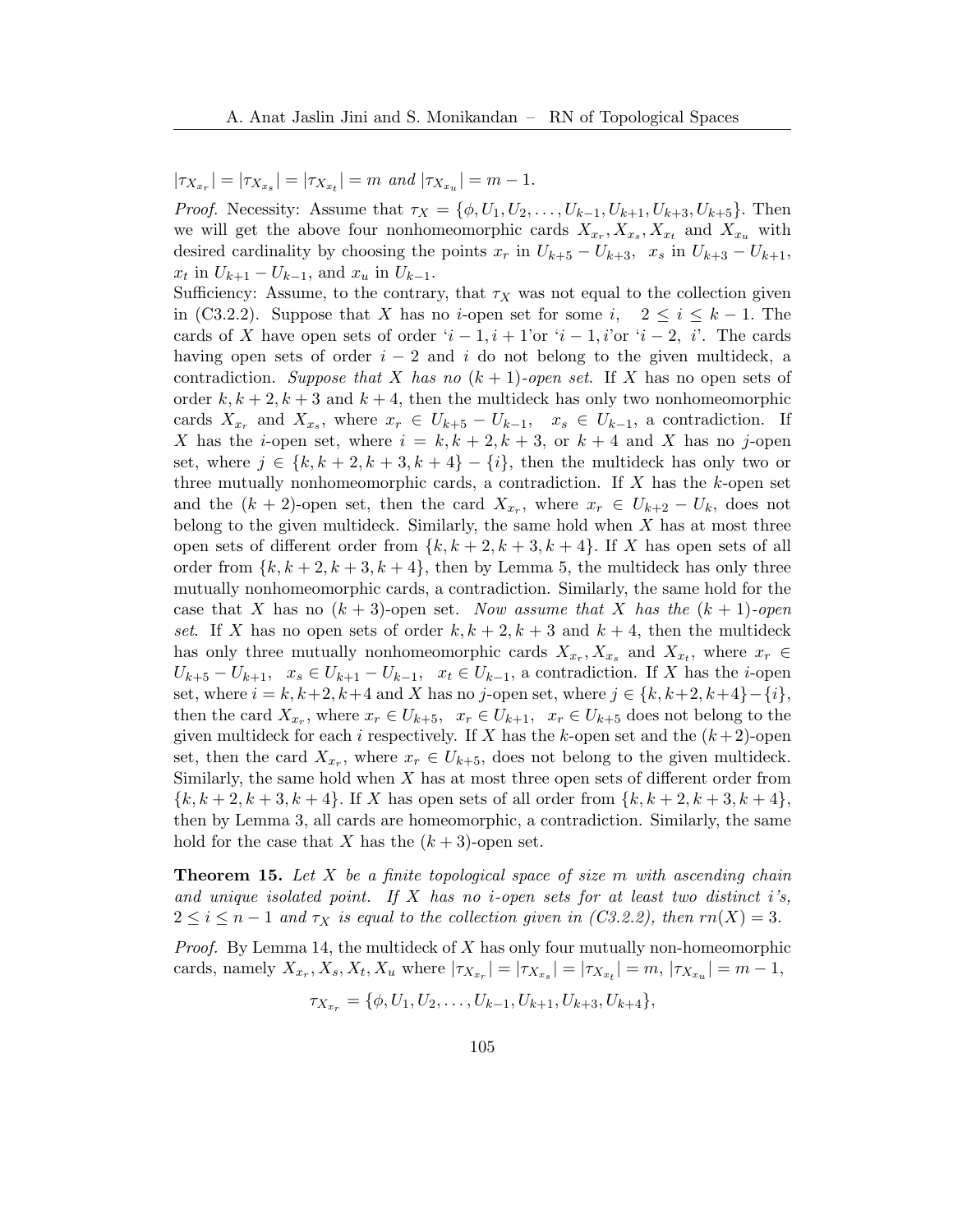$$
\tau_{X_{x_s}} = \{ \phi, U_1, U_2, \dots, U_{k-1}, U_{k+1}, U_{k+2}, U_{k+4} \},
$$
  

$$
\tau_{X_{x_t}} = \{ \phi, U_1, U_2, \dots, U_{k-1}, U_k, U_{k+2}, U_{k+4} \}, \text{ and}
$$
  

$$
\tau_{X_{x_u}} = \{ \phi, U_1, U_2, \dots, U_{k-2}, U_k, U_{k+2}, U_{k+4} \}.
$$

We shall first prove that  $rn(X) > 2$  by considering ten cases as below. Case 1. The two cards are  $X_{x_r}$  and  $X_{x_r}$ .

Consider  $\mathscr{E}(X_{x_r}) = \{H_{1(p)}, H_{2(p)}, \ldots, H_{m-1(p)}, H_{m(p)}, H_{m+1}\}, p \geq 2$  and the extensions  $H_{1(k+4)}, H_{1(k+3)}$  of size m, where

$$
\tau_{H_{1(k+4)}} = \{ \phi, U_1, U_2, \dots, U_{k-1}, U_{k+1}, U_{k+3}, U_{k+4} \cup \{x_r \} \},
$$
  

$$
\tau_{H_{1(k+3)}} = \{ \phi, U_1, U_2, \dots, U_{k-1}, U_{k+1}, U_{k+3} \cup \{x_r\}, U_{k+4} \cup \{x_r \} \}.
$$

In  $H_{1(k+4)}$ , the card  $X_{x_e}$ ,  $x_e \in U_{k+4} - U_{k+3}$  is homeomorphic to the card  $X_{x_r}$ . In  $H_{1(k+3)}$ , the card  $X_{x_f}$ ,  $x_f \in U_{k+3} - U_{k+1}$  is homeomorphic to the card  $X_{x_r}$ . Case 2. The two cards are  $X_{x_r}$  and  $X_{x_s}$ .

Consider  $\mathscr{E}(X_{x_r})$  and the extensions  $H_{1(k+4)}, H_{2(k+1)}$  of size m and  $m+1$  respectively, where

$$
\tau_{H_{2(k+1)}} = \{ \phi, U_1, U_2, \dots, U_{k-1}, U_{k+1}, U_{k+1} \cup \{x_r\}, U_{k+3} \cup \{x_r\}, U_{k+4} \cup \{x_r\} \}.
$$

By Lemma [14,](#page-15-0) the extension  $H_{1(k+4)}$  has both the cards. In the extension  $H_{2(k+1)}$ , the card  $x_e$ , where  $x_e \in U_{k+4} - U_{k+3}$ , is homeomorphic to the card  $X_{x_s}$ . Case 3. The two cards are  $X_{x_r}$  and  $X_{x_t}$ .

Consider  $\mathscr{E}(X_{x_r})$  and the extensions  $H_{1(k+4)}, H_{2(k-1)}$  of size m and  $m+1$  respectively, where

$$
\tau_{H_{2(k-1)}} = \{\phi, U_1, U_2, \ldots, U_{k-1}, U_{k-1} \cup \{x_r\}, U_{k+1} \cup \{x_r\}, U_{k+3} \cup \{x_r\}, U_{k+4} \cup \{x_r\}\}.
$$

By Lemma [14,](#page-15-0) the extension  $H_{1(k+4)}$  has both the cards. In the extension  $H_{2(k-1)}$ , the card  $x_e$ , where  $x_e \in U_{k+4} - U_{k+3}$ , is homeomorphic to the card  $X_{x_t}$ . Case 4. The two cards are  $X_{x_r}$  and  $X_{x_u}$ .

Consider  $\mathscr{E}(X_{x_r})$  and the extensions  $H_{1(k+4)}, H_{1(k-1)}$  of size m, where

$$
\tau_{H_{1(k-1)}} = \{\phi, U_1, U_2, \dots, U_{k-1} \cup \{x_r\}, U_{k+1} \cup \{x_r\}, U_{k+3} \cup \{x_r\}, U_{k+4} \cup \{x_r\}\}.
$$

By Lemma [14,](#page-15-0) the extension  $H_{1(k+4)}$  has both the cards. In the extension  $H_{1(k-1)}$ , the card  $x_e$ , where  $x_e \in U_{k+4} - U_{k+3}$ , is homeomorphic to the card  $X_{x_u}$ . Case 5. The two cards are  $X_{x_s}$  and  $X_{x_s}$ .

Consider  $\mathscr{E}(X_{x_s}) = \{I_{1(p)}, I_{2(p)}, \ldots, I_{m-1(p)}, I_{m(p)}, I_{m+1}\}\$ , where  $p \geq 2$ . Consider the extensions  $I_{1(k+2)}, I_{1(k+4)}$  of size m, where

$$
\tau_{I_{1(k+2)}} = \{ \phi, U_1, U_2, \dots, U_{k-1}, U_{k+1}, U_{k+2} \cup \{x_s\}, U_{k+4} \cup \{x_s\} \},\
$$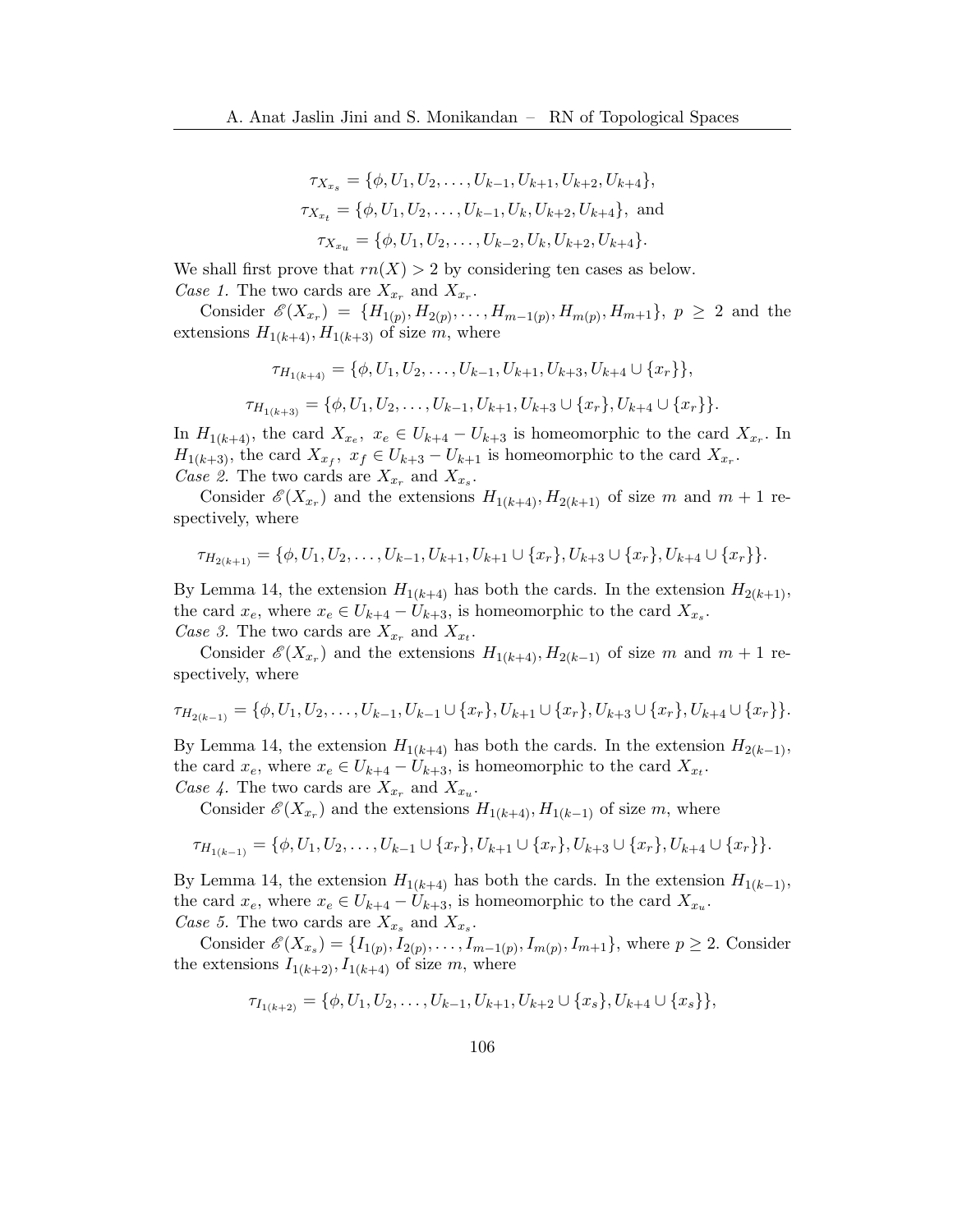$\tau_{I_{1(k+4)}} = {\phi, U_1, U_2, \ldots, U_{k-1}, U_{k+1}, U_{k+2}, U_{k+4} \cup \{x_s\}}.$ 

In  $I_{1(k+2)}$ , the card  $X_{x_e}$ , where  $x_e \in U_{k+2} - U_{k+1}$ , is homeomorphic to the card  $X_{x_s}$ . In  $I_{1(k+4)}$ , the card  $X_{x_f}$ , where  $x_f \in U_{k+4} - U_{k+2}$ , is homeomorphic to the card  $X_{x_s}$ . Case 6. The two cards are  $X_{x_s}$  and  $X_{x_t}$ .

Consider the extensions  $I_{1(k+2)}, I_{2(k-1)}$  of size m and  $m+1$  respectively, where

$$
\tau_{H_{2(k-1)}} = \{ \phi, U_1, U_2, \dots, U_{k-1}, U_{k-1} \cup \{x_s\}, U_{k+1} \cup \{x_s\}, U_{k+2} \cup \{x_s\}, U_{k+4} \cup \{x_s\} \}.
$$

By Lemma [14,](#page-15-0) the extension  $I_{1(k+2)}$  has both the cards and in extension  $I_{2(k-1)}$ , the card  $x_e$ , where  $x_e \in U_{k+2} - U_{k+1}$ , is homeomorphic to the card  $X_{x_t}$ . Case 7. The two cards are  $X_{x_s}$  and  $X_{x_u}$ .

Consider  $\mathscr{E}(X_{x_s})$  and the extensions  $I_{1(k+2)}, I_{1(k-1)}$  of size m, where

$$
\tau_{I_{1(k-1)}} = \{ \phi, U_1, U_2, \dots, U_{k-1} \cup \{x_s\}, U_{k+1} \cup \{x_s\}, U_{k+2} \cup \{x_s\}, U_{k+4} \cup \{x_s\} \}.
$$

By Lemma [14,](#page-15-0) the extension  $I_{1(k+2)}$  has both the cards. In  $I_{1(k-1)}$ , the card  $x_e$ , where  $x_e \in U_{k+2} - U_{k+1}$ , is homeomorphic to the card  $X_{x_u}$ . Case 8. The two cards are  $X_{x_t}$  and  $X_{x_t}$ .

Consider  $\mathscr{E}(X_{x_t}) = \{J_{1(p)}, J_{2(p)}, \ldots, J_{m-1(p)}, J_{m(p)}, J_{m+1}\}, p \ge 2$  and the extensions  $J_{1(k)}$ ,  $J_{1(k+4)}$  of size m, where

$$
\tau_{J_{1(k)}} = \{ \phi, U_1, U_2, \dots, U_{k-1}, U_k \cup \{x_t\}, U_{k+2} \cup \{x_t\}, U_{k+4} \cup \{x_t\} \},
$$

$$
\tau_{J_{1(k+4)}} = \{ \phi, U_1, U_2, \dots, U_{k-1}, U_k, U_{k+2}, U_{k+4} \cup \{x_t\} \}.
$$

In  $J_{1(k)}$ , the card  $X_{x_e}$ , where  $x_e \in U_k - U_{k-1}$ , is homeomorphic to the card  $X_{x_t}$ . In  $J_{1(k+4)}$ , the card  $X_{x_f}$ , where  $x_f \in U_{k+4} - U_{k+2}$ , is homeomorphic to the card  $X_{x_t}$ . Case 9. The two cards are  $X_{x_t}$  and  $X_{x_u}$ .

Consider  $\mathscr{E}(X_{x_t})$  and the extensions  $J_{1(k)}, J_{1(k-1)}$  of size m, where

$$
\tau_{J_{1(k-1)}} = \{ \phi, U_1, U_2, \dots, U_{k-1} \cup \{x_t\}, U_k \cup \{x_t\}, U_{k+2} \cup \{x_t\}, U_{k+4} \cup \{x_t\} \}.
$$

By Lemma [14,](#page-15-0) the extension  $J_{1(k)}$  has both the cards. In  $J_{1(k-1)}$ , the card  $x_e$ , where  $x_e \in U_k - U_{k-1}$ , is homeomorphic to the card  $X_{x_u}$ . Case 10. The two cards are  $X_{x_u}$  and  $X_{x_u}$ .

Consider  $\mathscr{E}(X_{x_u}) = \{K_{1(p)}, K_{2(p)}, \ldots, K_{m-2(p)}, K_{m-1(p)}, K_m\}, p \geq 2$  and the extensions  $K_{1(k+4)}, K_{1(k+2)}$  of size  $m-1$ , where

$$
\tau_{K_{1(k+4)}} = \{ \phi, U_1, U_2, \dots, U_{k-2}, U_k, U_{k+2}, U_{k+4} \cup \{x_u\} \},
$$
  

$$
\tau_{K_{1(k+2)}} = \{ \phi, U_1, U_2, \dots, U_{k-2}, U_k, U_{k+2} \cup \{x_u\}, U_{k+4} \cup \{x_u\} \}.
$$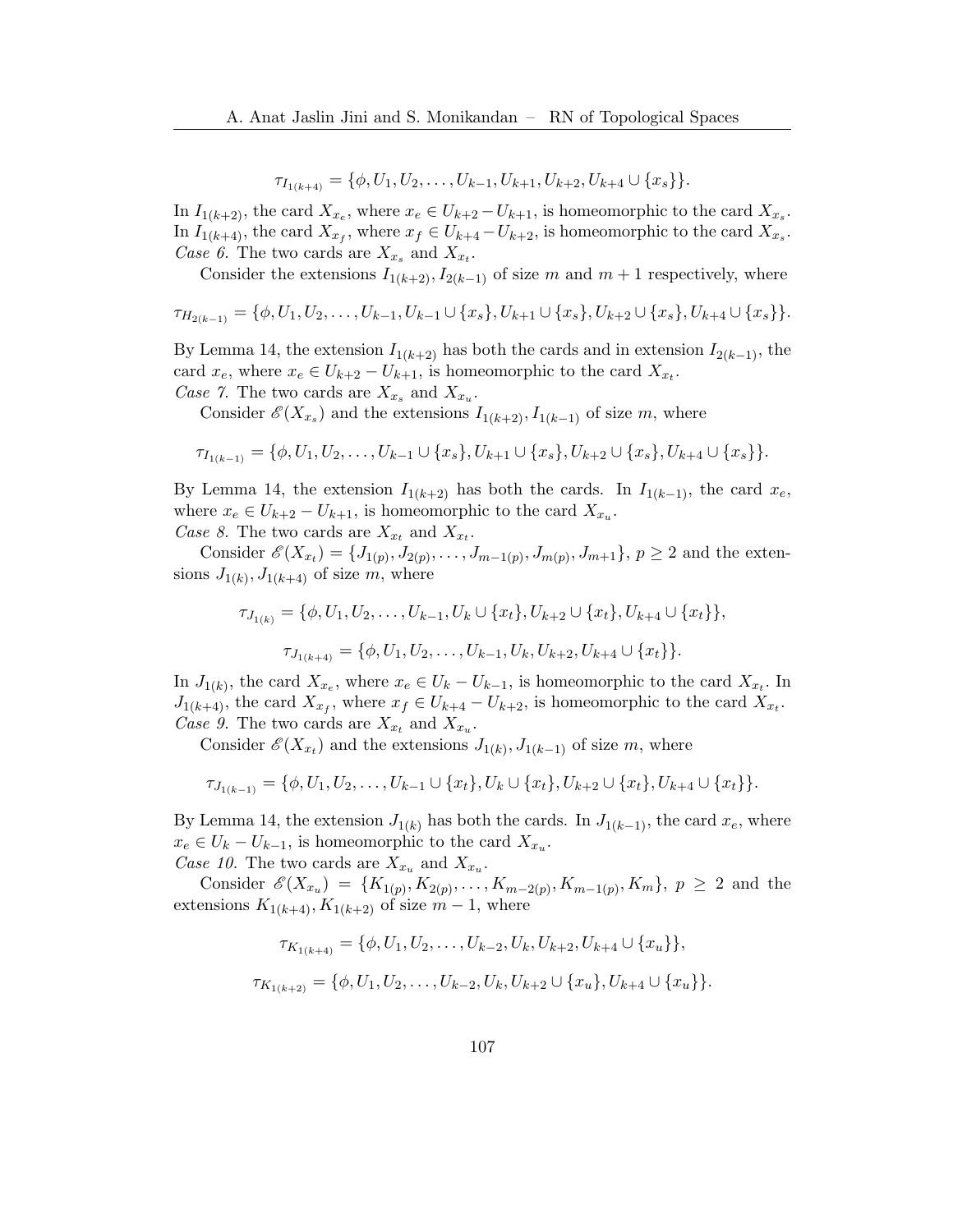In  $K_{1(k+4)}$ , the card  $X_{x_e}$ , where  $x_e \in U_{k+4} - U_{k+2}$ , is homeomorphic to the card  $X_{x_u}$ . In  $K_{1(k+2)}$ , the card  $X_{x_f}$ , where  $x_f \in U_{k+2} - U_k$ , is homeomorphic to the card  $X_{x_u}$ . Thus, in all the ten cases, we have proved that  $rn(X) > 2$ .

Now we shall show that  $rn(X) \leq 3$ . Consider the three nonhomeomorphic cards  $X_{x_r}, X_{x_s}, X_{x_u}$  and the collection  $\mathscr{E}(X_{x_r})$ . The extension  $H_{1(k+4)}$  of size m is clearly homeomorphic to X. Consider the other extensions of size  $m$ . These extensions have the open sets of order either  $k + 1, k + 4, k + 5$ 'or  $k + 2, k + 4, k + 5$ '. For the former case, the cards of the extensions have open sets of order  $k + 1, k + 4$ 'or  $(k+1, k+3, k+4$ 'or  $(k, k+3, k+4)$ '. For the latter case, the cards of the extensions have open sets of order ' $k + 2$ ,  $k + 4$ 'or ' $k + 2$ ,  $k + 3$ ,  $k + 4$ 'or ' $k + 1$ ,  $k + 3$ ,  $k + 5$ '. In both cases, the cards  $X_{x_s}$  and  $X_{x_u}$  do not belong to the multideck of the extensions. Next, consider the extensions of size  $m + 1$ . The size of the cards are either  $m + 1$ or m and hence the card  $X_{x_u}$  does not belong to its multideck, as the size of  $X_{x_u}$ is  $m-1$ . Finally, consider the extensions of size greater than  $m+1$ . Since these extensions do not have the ascending chain, by Lemma [2,](#page-2-1) these extensions can have at most two cards with ascending chain and hence one of the two cards  $X_{x_s}, X_{x_u}$ does not belong to its multideck. Therefore every extension in  $\mathscr{E}(X_{x_r})$  other than  $H_{k+4}$  does not have the other two cards in its multideck. Hence  $rn(X) \leq 3$ , which completes the proof.

**Theorem 16.** Let  $X$  be a finite topological space of size  $m$  with ascending chain and unique isolated point. If  $X$  has no *i*-open sets for at least two distinct i's,  $2 \leq i \leq n-1$  and  $\tau_X$  is equal to the collection given in  $(C3.2.3)$ , then  $rn(X) = 2$ .

*Proof.* By Lemma [1,](#page-2-0) we have  $rn(X) \geq 2$ . Choose two points  $x_r \in U_{k+1} - U_{k-1}$  and  $x_s \in U_{k+3} - U_{k+1}$ . Then the cards  $X_{x_r}$  and  $X_{x_s}$  will have size m, where

$$
\tau_{X_{x_r}} = \{ \phi, U_1, U_2, \dots, U_{k-1}, U_k, U_{k+2}, \dots, U_{l-1}, U_{l+t-1}, \dots, X_{x_r} \},
$$
  

$$
\tau_{X_{x_s}} = \{ \phi, U_1, U_2, \dots, U_{k-1}, U_{k+1}, U_{k+2}, \dots, U_{l-1}, U_{l+t-1}, \dots, X_{x_s} \}.
$$

Consider the collection  $\mathscr{E}(X_{x_r}) = \{H_{1(p)}, H_{2(p)}, \ldots, H_{m-1(p)}, H_{m(p)}, H_{m+1}\}, p \geq 2.$ The extension  $H_{1(k)}$  of size m is clearly homeomorphic to X, where

$$
\tau_{H_{1(k)}} = \{\phi, U_1, U_2, \dots, U_{k-1}, U_k \cup \{x_r\}, U_{k+2} \cup \{x_r\}, \dots, U_{l-1} \cup \{x_r\}, U_{l+t-1} \cup \{x_r\}, \dots, \ X_{x_r} \cup \{x_r\} \}.
$$

So consider the other extensions of size m and at first the extensions  $H_{1(c)}$ ,  $c > k$ . These extensions have the open sets of order either  $l-1, l+t-1$ 'or  $l-1, l+t$ 'or  $(l, l + t)$ . In the former case, the cards of these extensions have open sets of order  $l-1, l + t - 1$ 'or  $l-1, l + t - 2$ 'or  $l-2, l + t - 2$ '. Cleary, the cards having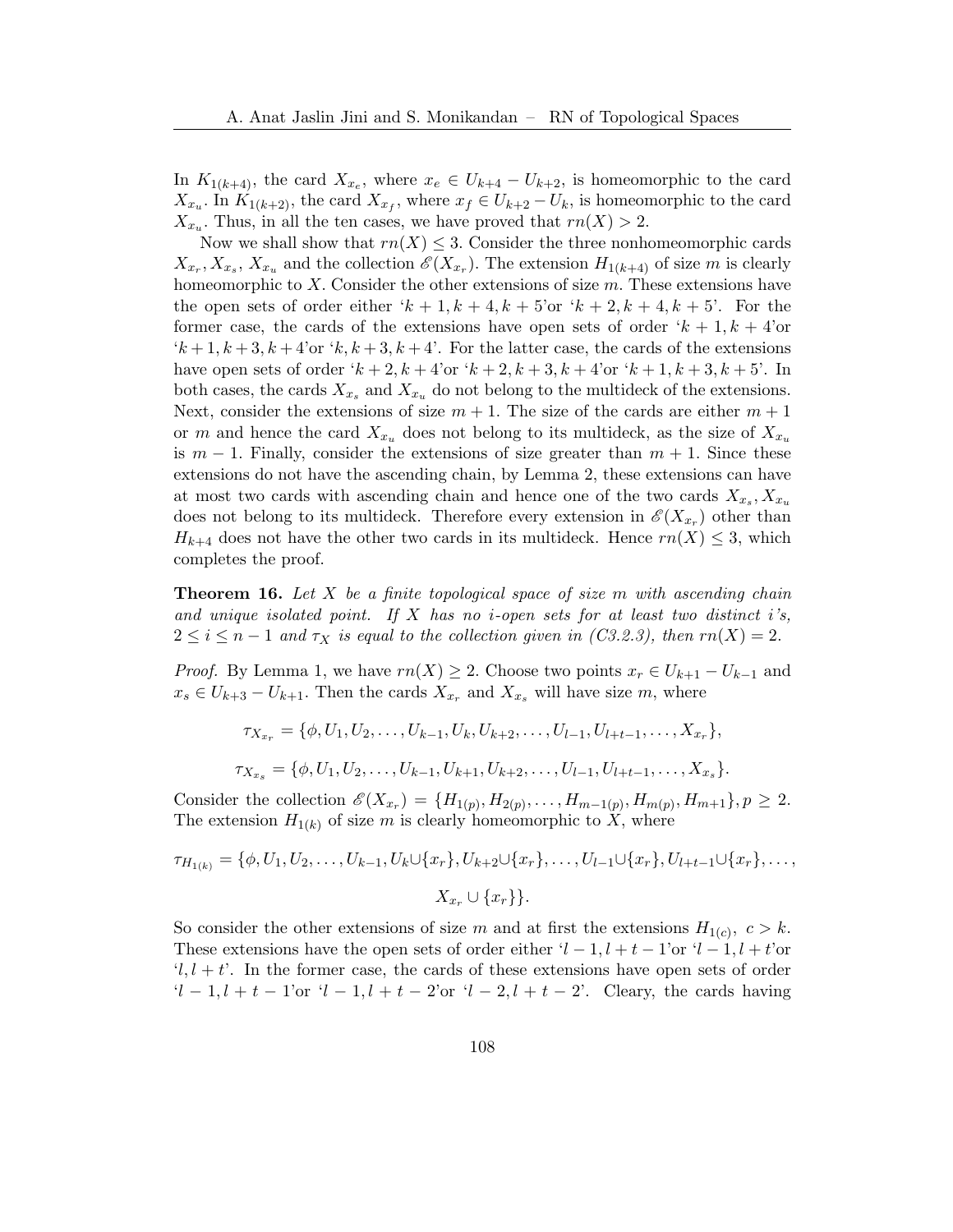$(l + t - 2)$ -open set is not homeomorphic to the card  $X_{x_s}$ . So consider the cards having both  $(l-1)$ -open set and  $(l+t-1)$ -open set. These cards must be obtained by deleting the points which is not in the  $(l+t-1)$ -open set from the extensions and so these cards have the k-open set. Therefore the card  $X_{x_s}$  does not belong to its multideck. In the middle case, the cards of these extensions have open sets of order  $l-1, l+t$ 'or  $l-1, l+t-1$ 'or  $l-2, l+t-1$ '. Cleary, the cards having  $(l-2)$ -open set and  $(l+t)$ -open set are not homeomorphic to the card  $X_{x_s}$ . So consider the cards having both  $(l-1)$ -open set and  $(l+t-1)$ -open set. These cards must be obtained by deleting the points  $(l + t)$ -open set which is not in the  $(l - 1)$ -open set from the extensions and so these cards have the k-open set. Therefore the card  $X_{x_s}$  does not belong to its multideck. For the latter case, the cards of these extensions have open sets of order 'l, l + t'or 'l, l + t − 1'or 'l − 1, l + t − 1'. Cleary, the cards with l-open set are not homeomorphic to the card  $X_{x_s}$ . So consider the cards having both  $(l-1)$ -open set and  $(l+t-1)$ -open set. These cards must be obtained by deleting the points in the l-open set from the extensions. If the deleted point belongs to  $U_l - U_k$ , then these cards have the k-open set. Otherwise, the cards have no k-open set but size of the card is  $m-1$  and hence the card  $X_{x_s}$  does not belong to its multideck. Next, consider the extensions  $H_{1(d)}$ ,  $d < k$ . These extensions have the open sets of order  $k, k+1$ . Since these extensions have open sets of order  $k, k+1$ , all cards of these extensions have open set of order k and hence the card  $X_{x_s}$  does not belong to its multideck. Now consider the extensions of size  $m + 1$ . Since the card  $X_{x_r}$  has the open sets of order  $k-1, k$ , the extensions have the open sets of order either 'k − 1, k'or 'k − 1, k, k + 1'. For the former case, the cards of these extensions have open sets of order ' $k-1$ , k'or ' $k-1$ '. Cleary, the cards with k-open set are not homeomorphic to the card  $X_{x_s}$ . So consider the cards having  $k-1$ -open set. These cards must be obtained by deleting the points in the k-open set from the extensions and so size of the card is  $m-1$  and hence the card  $X_{x,s}$  does not belong to its multideck. For the latter case, all the cards of the extensions have the  $k$ -open set and hence the card  $X_{x_s}$  does not belong to its multideck. Similar arguments hold for the extensions of size greater than  $m + 1$ . Therefore every extension in  $\mathscr{E}(X_{x_r})$ other than  $H_{1(k)}$  does not have the card  $X_{x_s}$  in its multideck. Hence  $rn(X) \leq 2$ , which completes the proof.

#### **REFERENCES**

<span id="page-20-1"></span>[1] A. Anat Jaslin Jini, S. Monikandan, All finite topological spaces are weakly reconstructible, Springer Proc. Math. Stat. accepted.

<span id="page-20-0"></span>[2] A. Anat Jaslin Jini, S. Monikandan, Reconstruction of finite topological spaces with at most one isolated point, Cubo A Math. J. submitted.